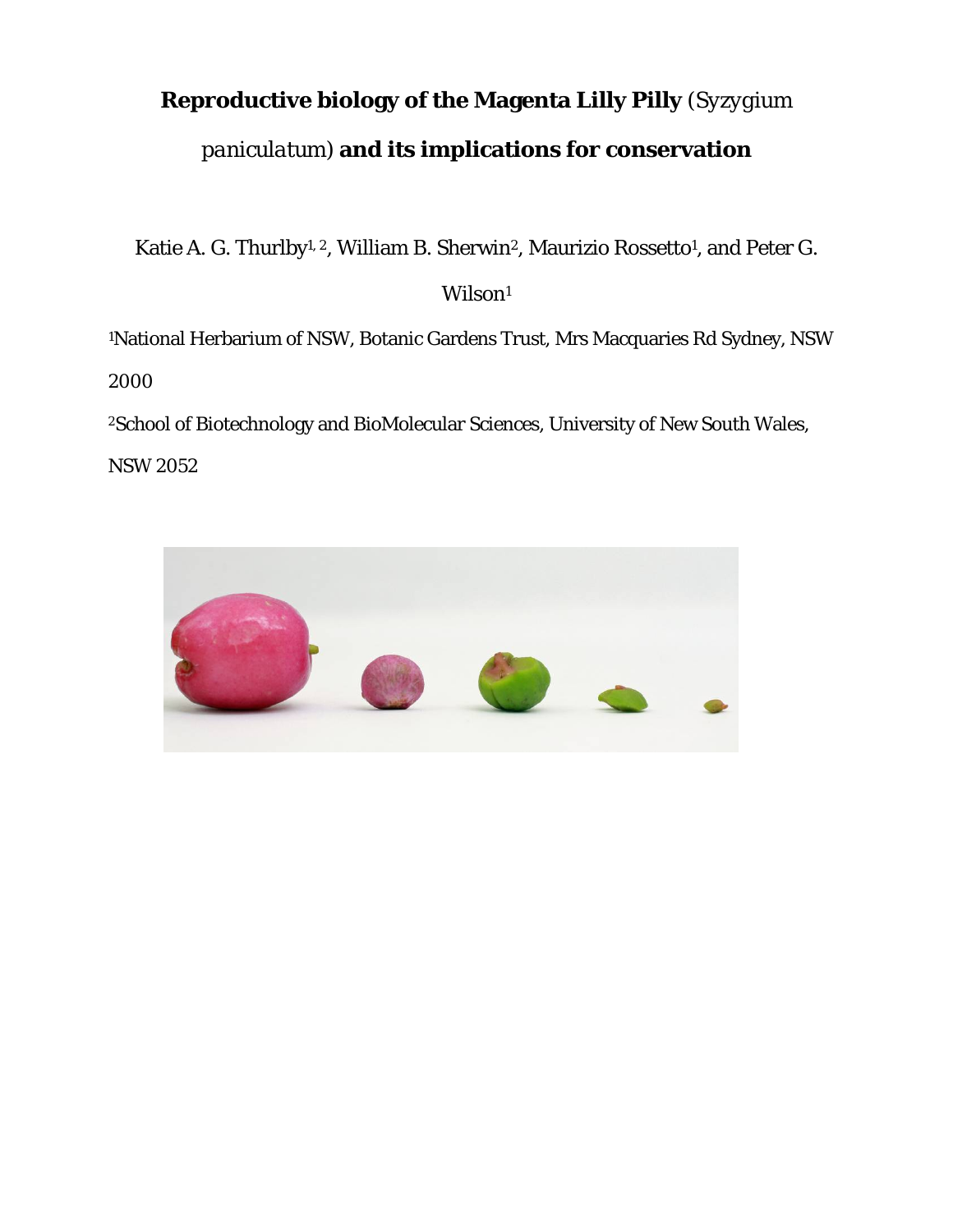# TABLE OF CONTENTS

| <b>Abstract</b>                                                | 3                       |
|----------------------------------------------------------------|-------------------------|
| 1. Introduction                                                | 3                       |
| 1.1. Syzygium paniculatum: a brief description                 | $\overline{\mathbf{4}}$ |
| 1.2. Threatened species: population size and diversity         | 5                       |
| 1.3. Polyembryony, clonality and Syzygium paniculatum          | 9                       |
| 1.4. Fitness, clonality and Syzygium paniculatum               | 11                      |
| 1.5. Ploidy in Syzygium paniculatum                            | 11                      |
| 1.6. Applicability of nuclear microsatellite markers           | 11                      |
| 1.7. Aims                                                      | 12                      |
| 2. Materials and Methods                                       | 12                      |
| 2.1. Obtaining and analyzing diversity data<br>12              |                         |
| 2.1.1. Sample collection                                       | 12                      |
| 2.1.2. DNA preparation                                         | 12                      |
| 2.1.3. Ploidy identification                                   | 14                      |
| 2.1.4. Analysis of diversity data                              |                         |
| 2.2. Obtaining and analyzing germination and reproduction data | 16                      |
| 3. Results                                                     | 16                      |
| 3.1 Ploidy                                                     | 16                      |
| 3.2 Diversity                                                  | 18                      |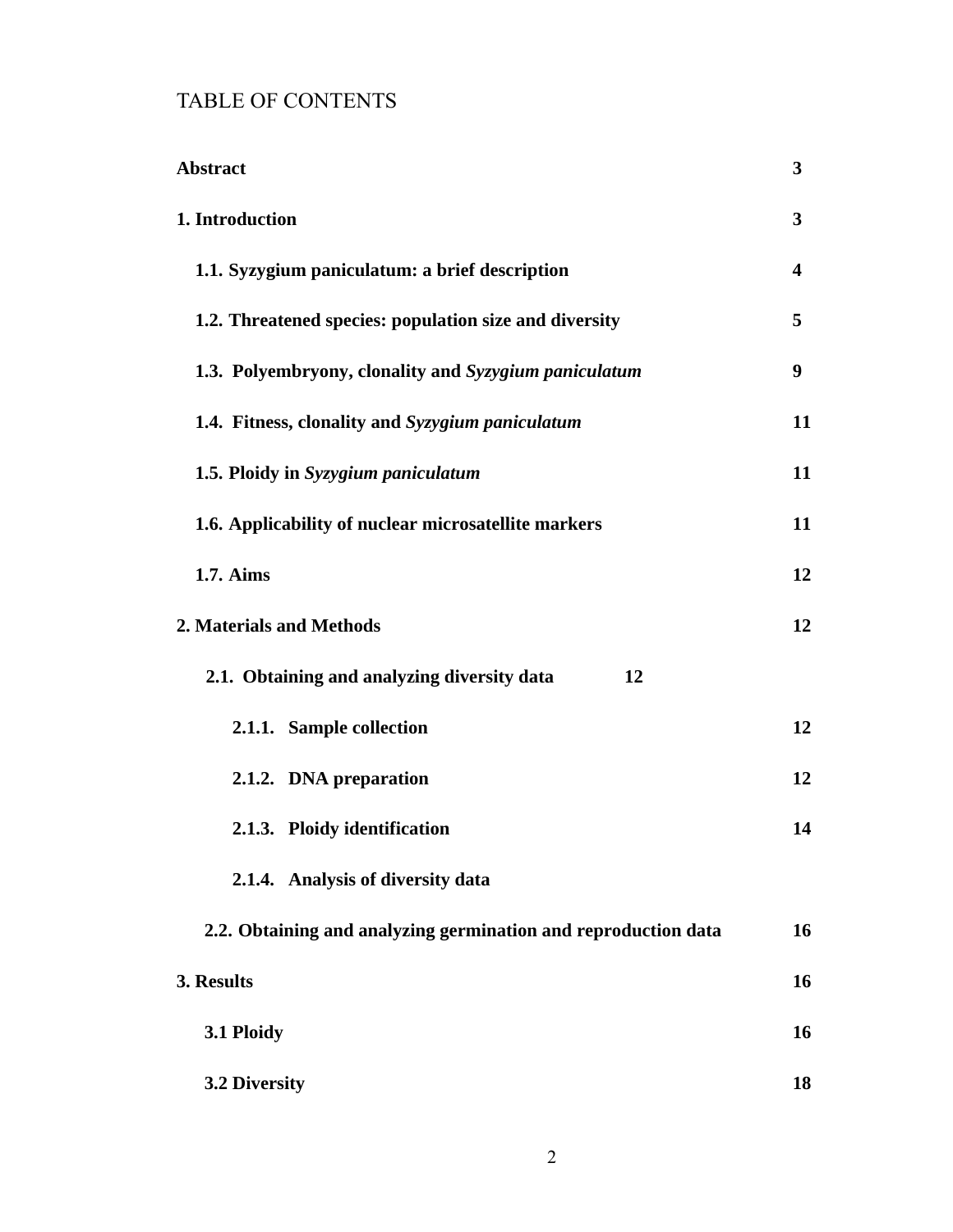| 3.3 Reproduction                                 | 21 |
|--------------------------------------------------|----|
| <b>3.4 Germination</b>                           | 21 |
| <b>4. Discussion</b>                             | 23 |
| 4.1. Ploidy                                      | 23 |
| 4.2. Diversity                                   | 23 |
| 4.3. Reproduction                                | 24 |
| 4.4. Germination                                 | 24 |
| 4.5. Conservation and horticultural implications | 26 |
| <b>References</b>                                | 27 |

## **Abstract**

**The Magenta Lilly Pilly (***Syzygium paniculatum***), endemic to a narrow strip along the New South Wales coast, is currently listed as vulnerable at both state and national levels. At present management of the species focuses on minimizing currently known threats, such as weed invasion, while little is known about the reproductive biology of the species.** *S. paniculatum* **is the only recorded polyembryonic Australian species of**  *Syzygium;* **polyembryony being the development of multiple (and often asexual) embryos in one seed. Nuclear microsatellite markers were used to investigate the genetic outcome of polyembryony on the reproductive and population biology of the species focusing particularly on the population located on The Entrance Peninsular. Low within-population diversity was found, with low heterozygosity levels and a low level diversity indices when compared to other rare or rainforest species. Multiple embryos from single seeds were found to be identical to the mother. Multiple embryos**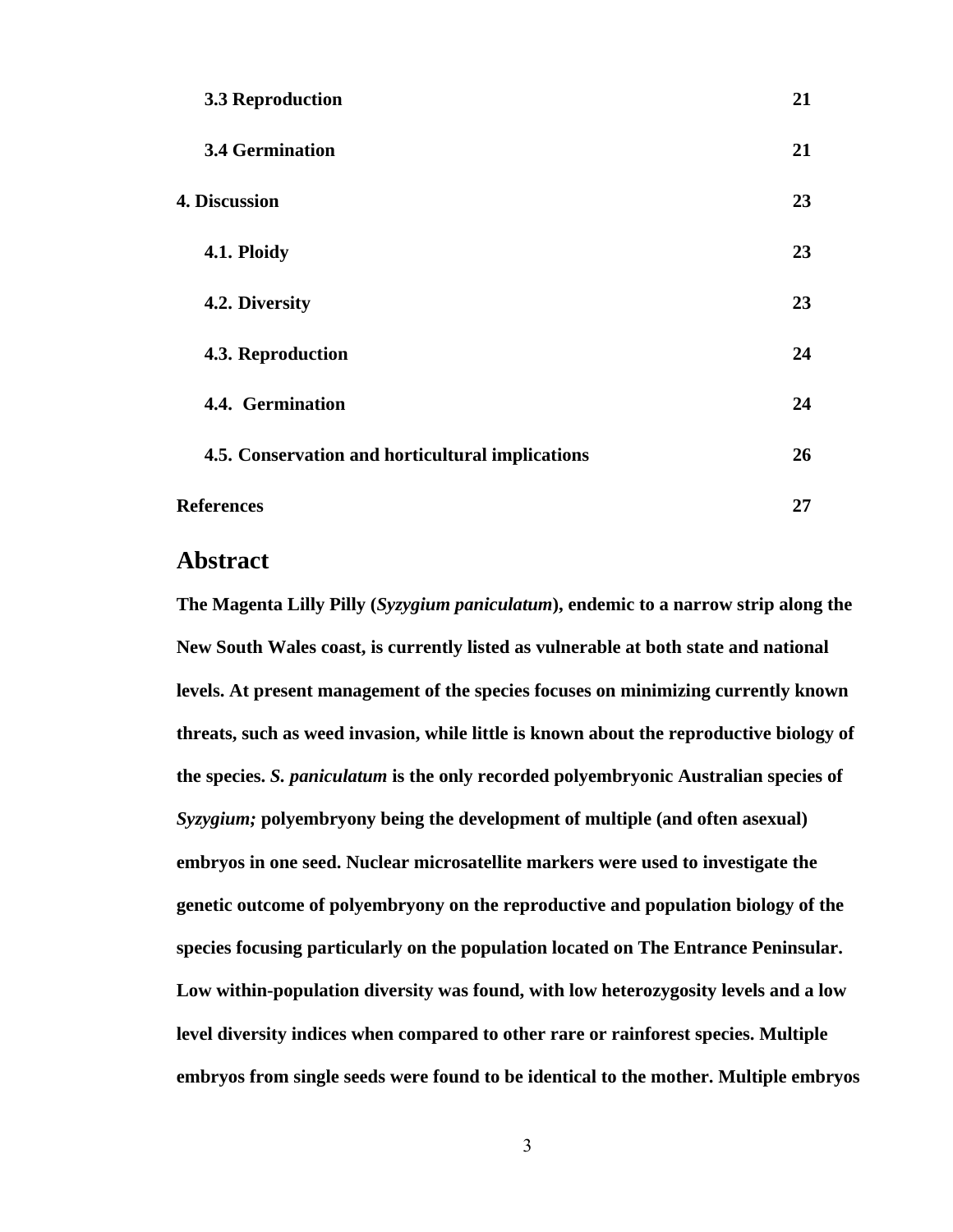**germinated and survived but one seedling was always significantly taller than all others in the seed but was not considered sexual. It was concluded that the rare** *S. paniculatum* **is an apomictic clonal species with extremely low genetic diversity.** 

# **<sup>1</sup> Introduction**

## **1.1.** *Syzygium paniculatum***: a brief description**

*Syzygium paniculatum* Gaertn., commonly known as Magenta Lilly Pilly, is a small to medium tree in the family Myrtaceae. *S. paniculatum* is endemic to New South Wales, occurring along a narrow, linear, coastal strip in five separate geographical areas: Jervis Bay, Coalcliff, Botany Bay, Central Coast and Seal Rocks (Figure 1). At Jervis Bay and Coalcliff, *S. paniculatum* grows in remnant stands of littoral rainforest in grey soils over sandstone. At Botany Bay, the Central Coast, and Seal Rocks, the species can be found growing in remnant littoral rainforest patches and riverside gallery rainforests on sandy soils, stabilized dunes, gravels, silts or clays. Plants produce clusters of white flowers at the ends of branches, usually between November and February. The fruits are deep magenta, maturing from March to June, and containing a single seed, which is often polyembryonic (containing more than one embryo, see Figures 2, 3, 4  $\&$  5).

*S. paniculatum* is of conservation significance as it is listed as endangered under NSW Threatened Species Conservation Act 1995 (TSC Act) and vulnerable under Federal legislation. If appropriate conservation of *S. paniculatum* is to take place, to increase population numbers and protect the species from extinction, natural populations need to be studied to determine genetic diversity, breeding strategy and fitness potential of offspring.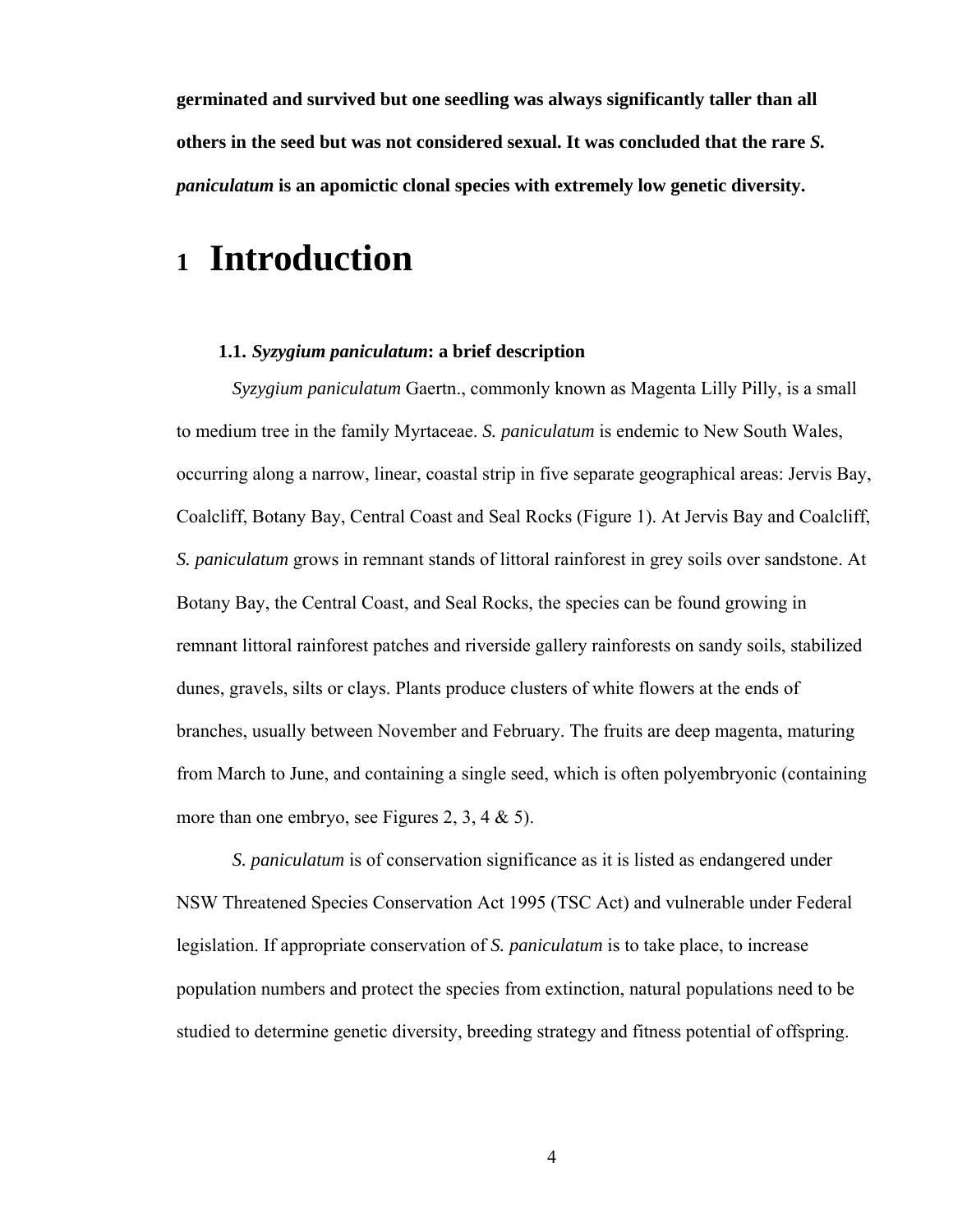An understanding of the reproductive biology of this species is likely to be crucial because the polyembryonic seeds may have arisen through asexual apomixis.

If polyembryony in *Syzygium paniculatum* is a product of apomixis, it is likely to have substantial implications for any recovery plan because apomixis may reduce genetic diversity within each population and increase genetic divergence between populations.

Although uncommon in native vegetation communities, the species is widely cultivated and a number of cultivars are on sale commercially. Genetic distinctiveness and reproductive biology could also have important implications for potential interactions between cultivars and natural populations.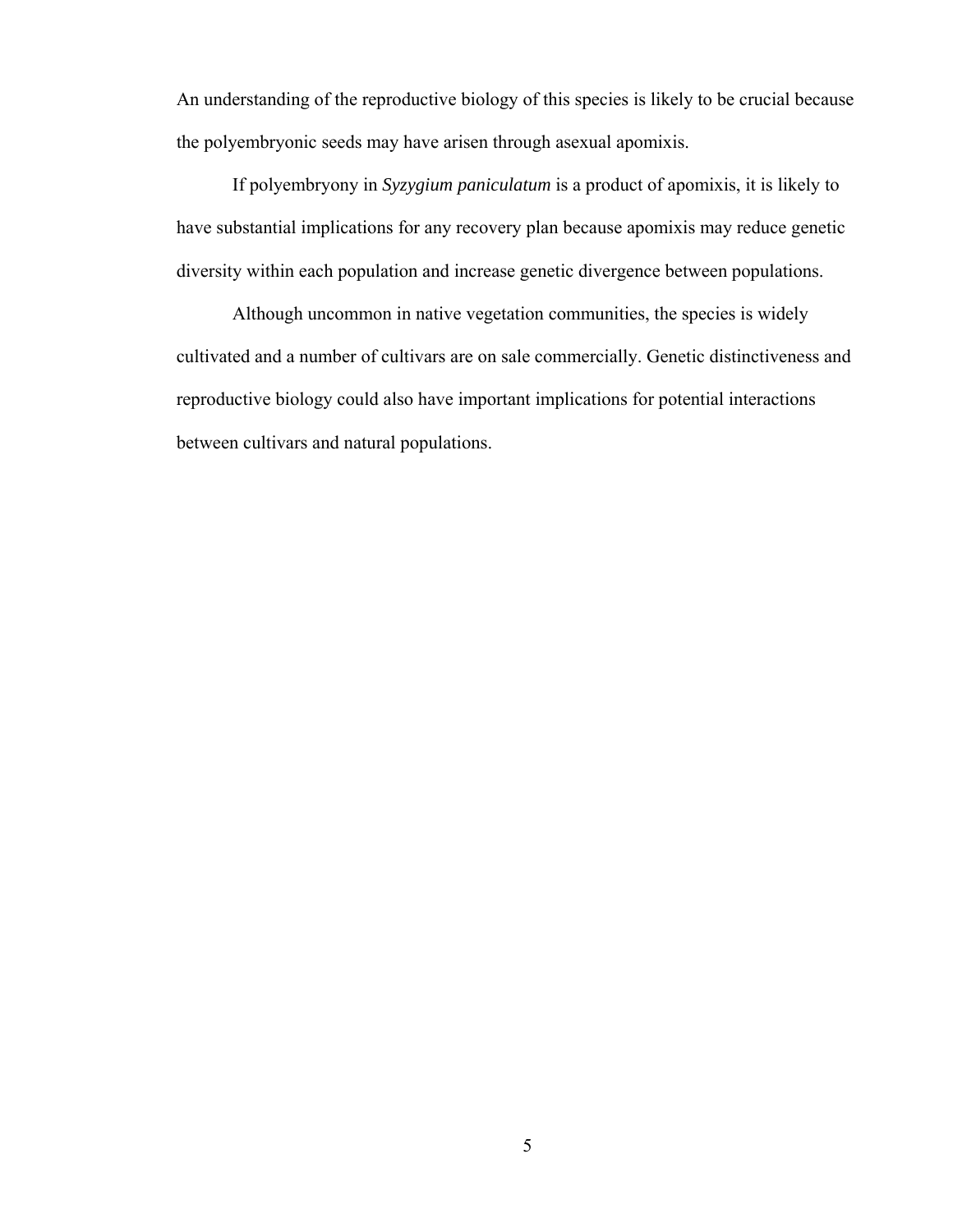

**Figure 1.** Distribution of *S. paniculatum* along the NSW coast and indicates the five geographically separated areas in which *Syzygium paniculatum* occurs; Seal Rocks (orange), Central Coast (blue), Botany Bay (red), Coalcliff (pink) and Jervis Bay (green).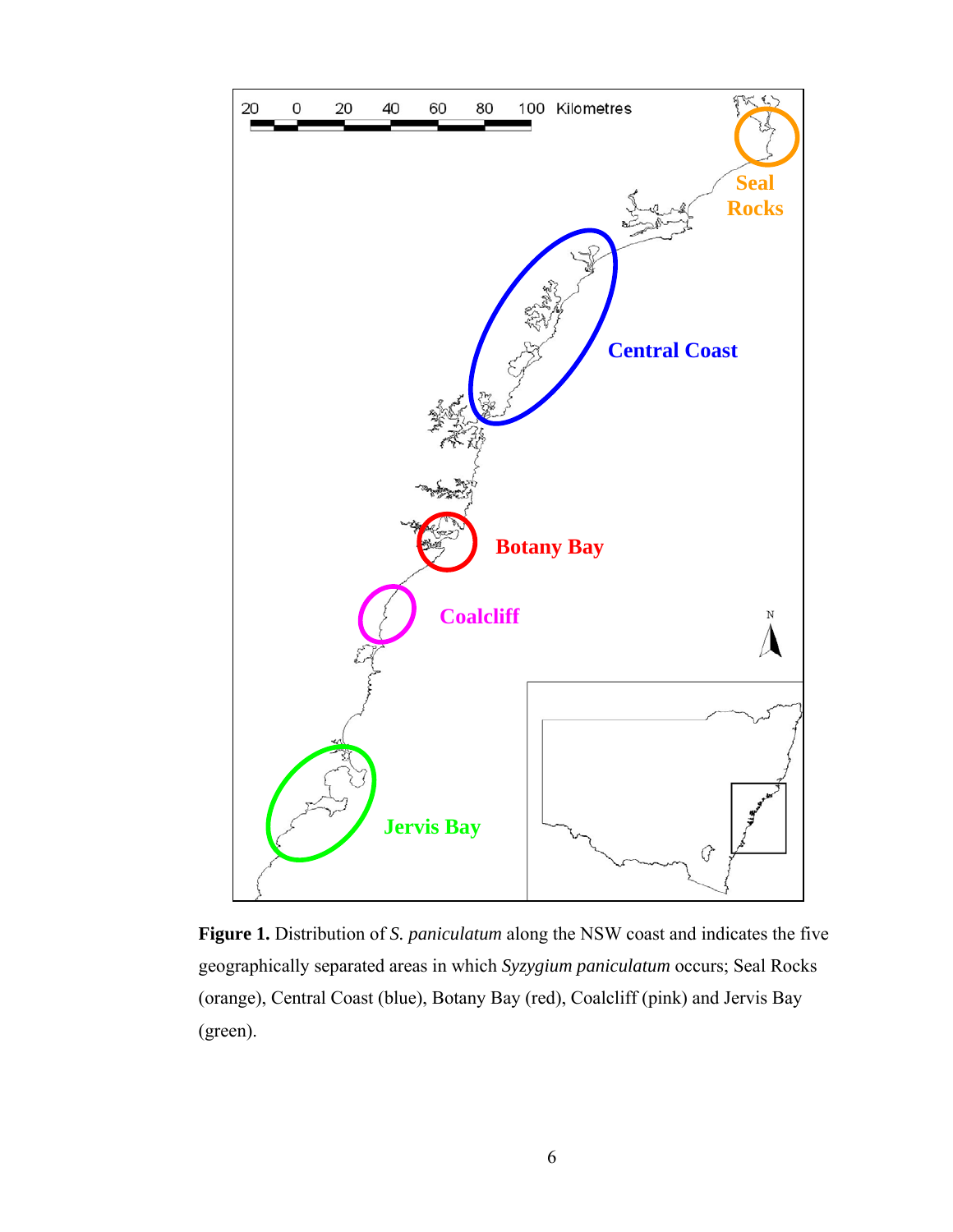

**Figure 2.** Botanical illustration of *S. paniculatum*. **a.** fruiting branch – scale bar 3cm, **b.** leaf venation – scale bar 2.5cm, **c.** opening bud – scale bar 1cm, **d.** flower side-view – scale bar 1cm, **e.** transverse section of fruit showing seed containing multiple embryos – scale bar 1.5cm. (L. Elkan 2008 © Botanic Gardens Trust)

## **1.2 Threatened species: population size and diversity**

The fragmentation and isolation of habitats, due to human disturbance or geological change, has resulted in the reduction in population size of many species of plants. Small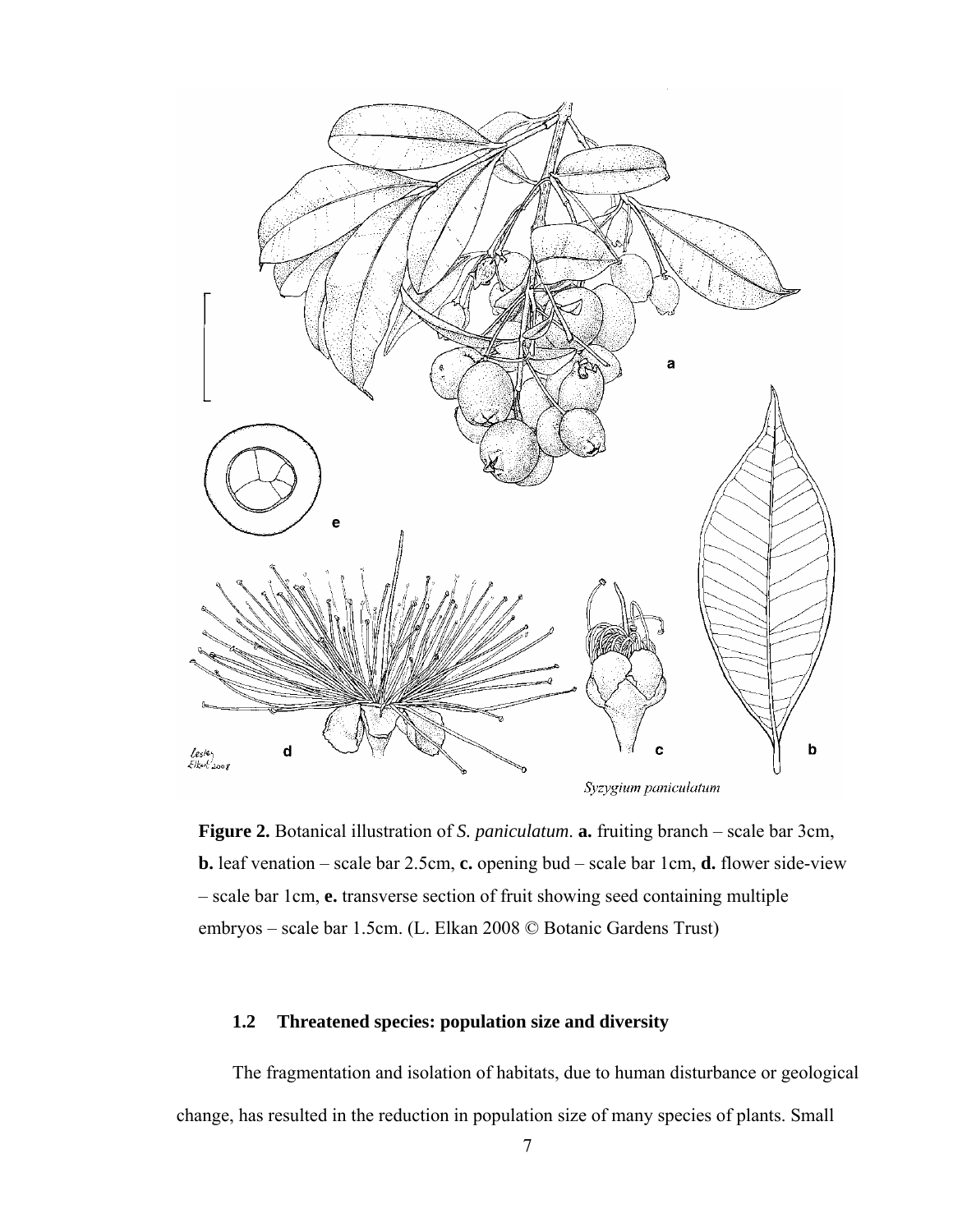population size is often a characteristic of threatened species (Frankham, 1996) and has been found to be positively correlated with genetic variation (Leimu *et al.*, 2006). Reduced population size can lead to reduced evolutionary potential due to genetic drift and inbreeding (Frankham, 1999). Genetic drift and inbreeding may result in marked genetic effects for populations such as reduced genetic diversity through changes in allele frequencies and loss of heterozygosity (Allendorf & Luikart, 2007; Frankham, 1996; Frankham, 1999). Thus the potential for rapid erosion of genetic variation may make small populations poor candidates for conservation efforts (Lesica & Allendorf, 1992). However, it is not always the case that rare species with reduced population sizes have low diversity (Gitzendanner & Soltis, 2000; Lesica & Allendorf, 1992; Lewis & Crawford, 1995; Ranker, 1994). Because genetic diversity is more likely to depend on the life history and evolutionary history of species, it cannot be assumed that all rare species will maintain low levels of genetic diversity (Gitzendanner & Soltis, 2000).

#### **1.3 Polyembryony, clonality and** *Syzygium paniculatum*

There are a number of different processes by which multiple embryos (polyembryony) can arise in plant seeds (Stebbins, 1941; Naumova, 1992; Ozias-Askins, 2006; Richards, 2003). Polyembryony can occur through the division of a fertilized diploid zygotic embryo (cleavage polyembryony), resulting in the development of multiple yet identical sexually derived embryos. It can also arise through various forms of apomixis, where additional asexual embryos develop from diploid cells, usually alongside the fertilized diploid zygotic embryo. The latter may result in the development of both sexual and asexual embryos (if a zygote develops and survives), or only asexually derived embryos (if the zygote fails to develop or develops and subsequently degenerates or is out-competed). Apomixis can therefore, in some cases, result in the production of high levels of clonal individuals in a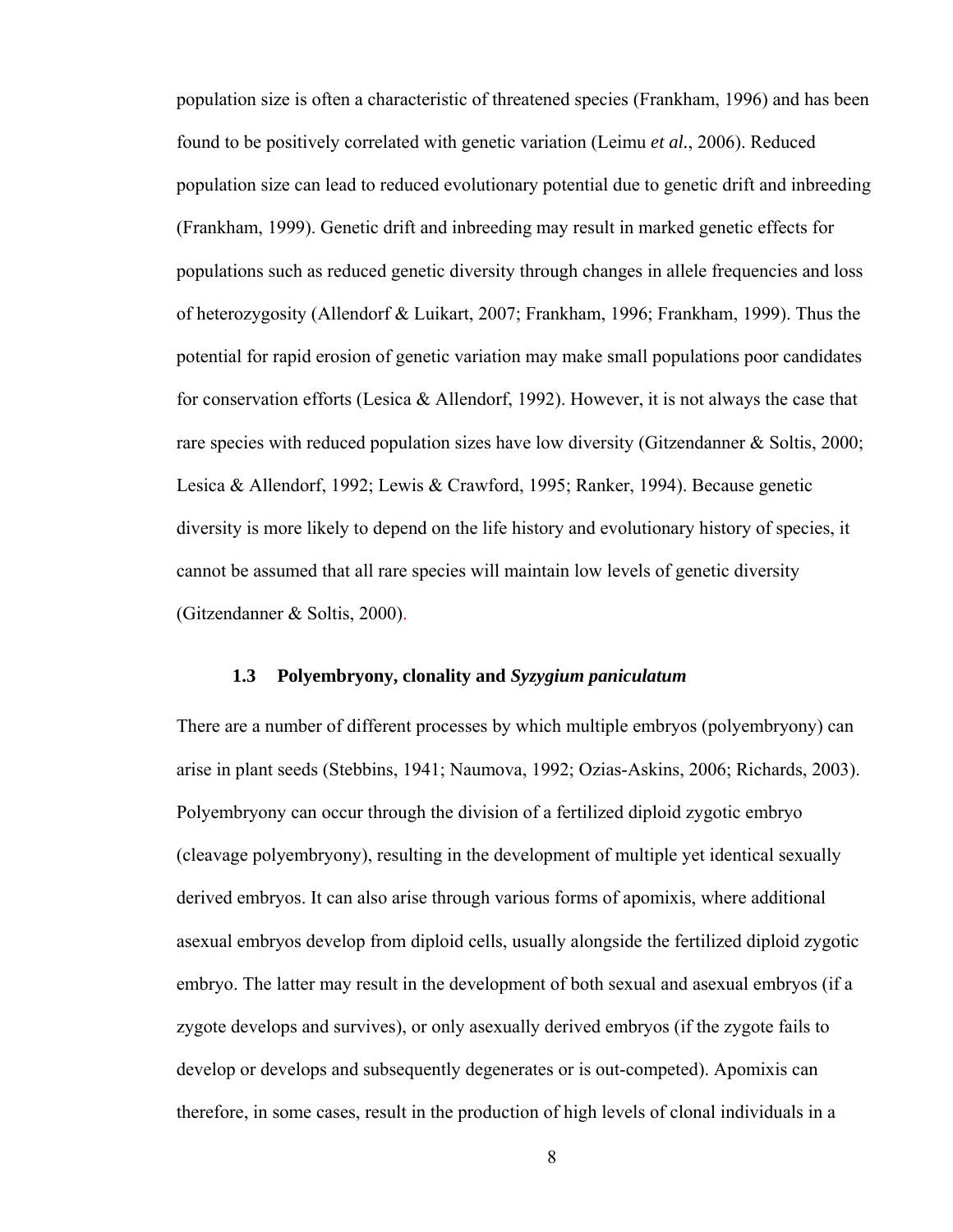population, who have inherited their entire genome from their mother. This has the potential to drastically reduce the genetic diversity in the population or across the species if the clonal offspring of one mother happen to predominate. Also, if sexual reproduction is reduced (in facultative apomicts) or virtually non-existent (in obligate apomicts), the rate at which new combinations of alleles are made will also be reduced, in effect, hindering potential increase in genetic diversity. Apomicts can acquire genetic variability through means such as somatic mutation or somatic recombination; however most of the genetic variability found within apomictic species is a product of past sexuality (Richards, 2003).

Polyembryony has not been recorded for any other Australian species of *Syzygium*, but has been observed in a number of Asian species: *S. malaccense* (L.) Merr. & L.M.Perry*, S. jambos* (L.) Alston*,* and *S. cumini* (L.) Skeels. In *S. jambos*, Roy (1953) described the embryos as deriving from diploid cells in the nucellus, the maternal tissue surrounding the embryo sac. In Myrtaceae, formation of triploid endosperm (after pollination) is a source of nutrition to developing sexual embryos and this is also the case for nucellar embryos (Roy, 1961). This pollination requirement suggests that polyembryony in *Syzygium paniculatum* is not brought on by male sterility or lack of pollination. Sahai & Roy (1962) report the formation of a zygote that degenerates soon after fertilization so that only asexually derived embryos remain.

Understanding the immediate genetic outcome of polyembryony in *S. paniculatum*, will help in gaining an understanding of the effect that polyembryony has on population biology; both in *S. paniculatum,* as well as in other species. To determine which type of cells asexual embryos are derived from in *S. paniculatum*, would require a detailed embryological study and this was beyond the scope of this study*.* Regardless which type of maternal tissue gives rise to asexual embryos, they do not undergo meiosis and hence there is no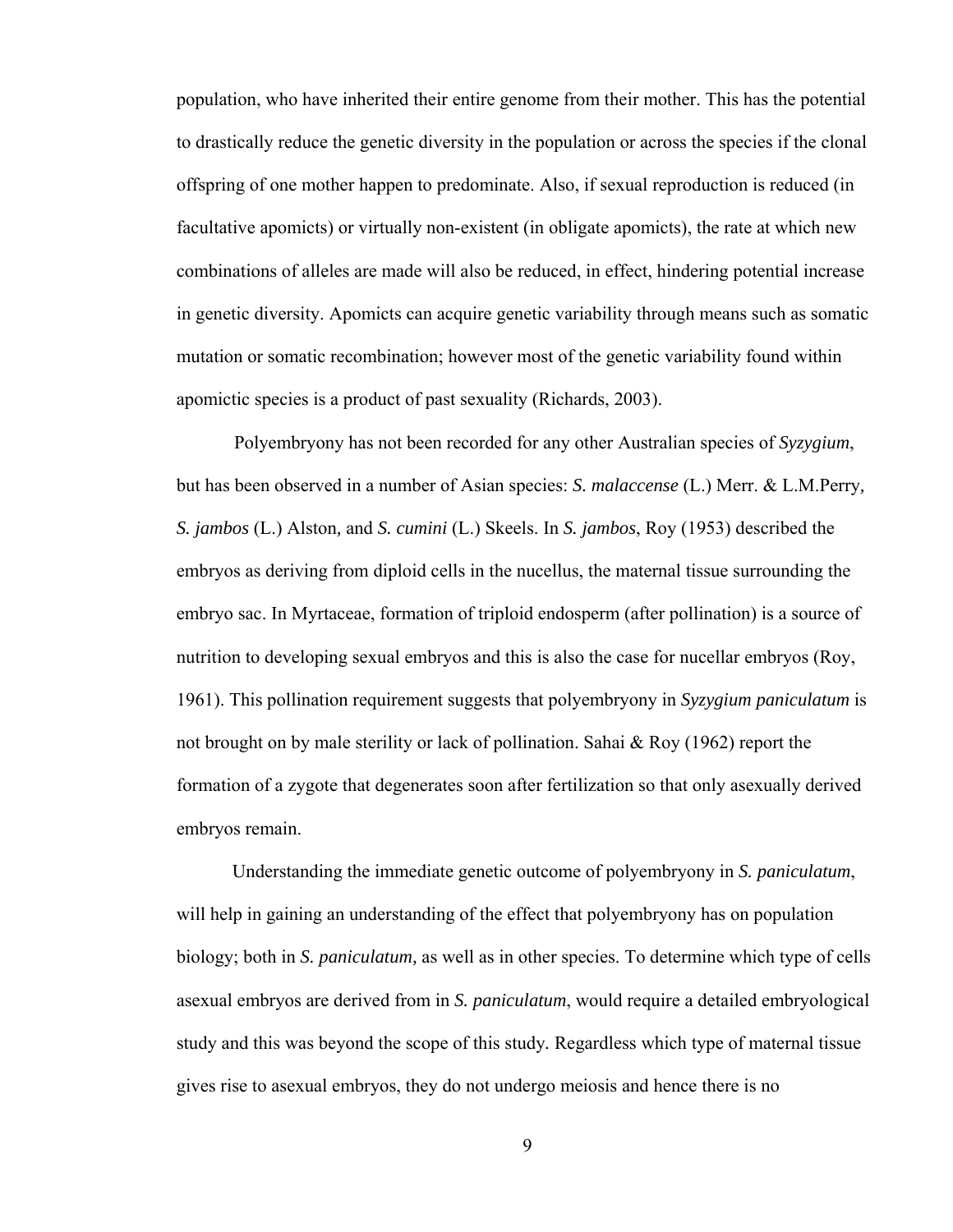recombination to facilitate chromosomal crossover and embryos will be genetically identical to the maternal plant, except in rare cases of somatic mutation or mitotic crossover. By using suitable molecular techniques to study the population genetics of the species and the genotypes of offspring, it may be possible to define the reproductive biology of *S. paniculatum* as either sexual or asexual, or both. If embryos or offspring show genetic evidence of recombination, reproduction in *S. paniculatum* may be defined as sexual. If all offspring are found to be identical to the mother, reproduction in the species may be defined as asexual and the species could be regarded as clonal.



1cm

**Figure 3.** Fruit, seed and embryos of *S. paniculatum*. From left to right: the magenta coloured fruit; a single seed with seed coat left on; three embryos all dissected from a single seed.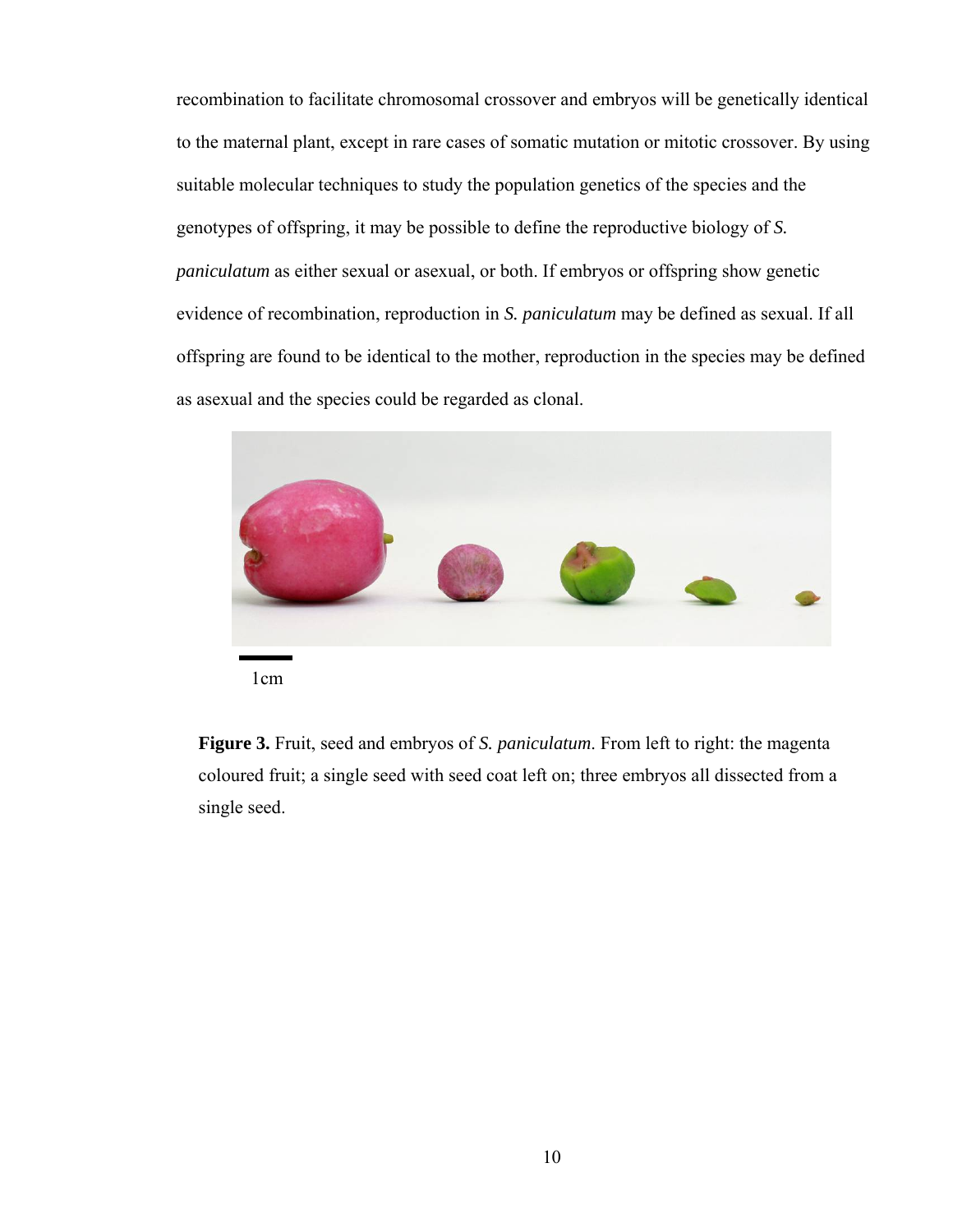

**Figure 4.** Five embryos of varying size, dissected from a single *S. paniculatum* seed, collected from Abrahams Bosom. Each square in the scale bar represent 1 cm.



**Figure 5.** Polyembryonic seed of *S. paniculatum* with seed coat removed (left) and the same seed dissected to reveal five embryos and an under-developed embryo (right).

## **1.4 Clonality, fitness and** *Syzygium paniculatum*

The process of clonality can be seen as having a fitness trade-off between proliferation of provisionally fit clonal genotypes and the ability to generate potentially fitter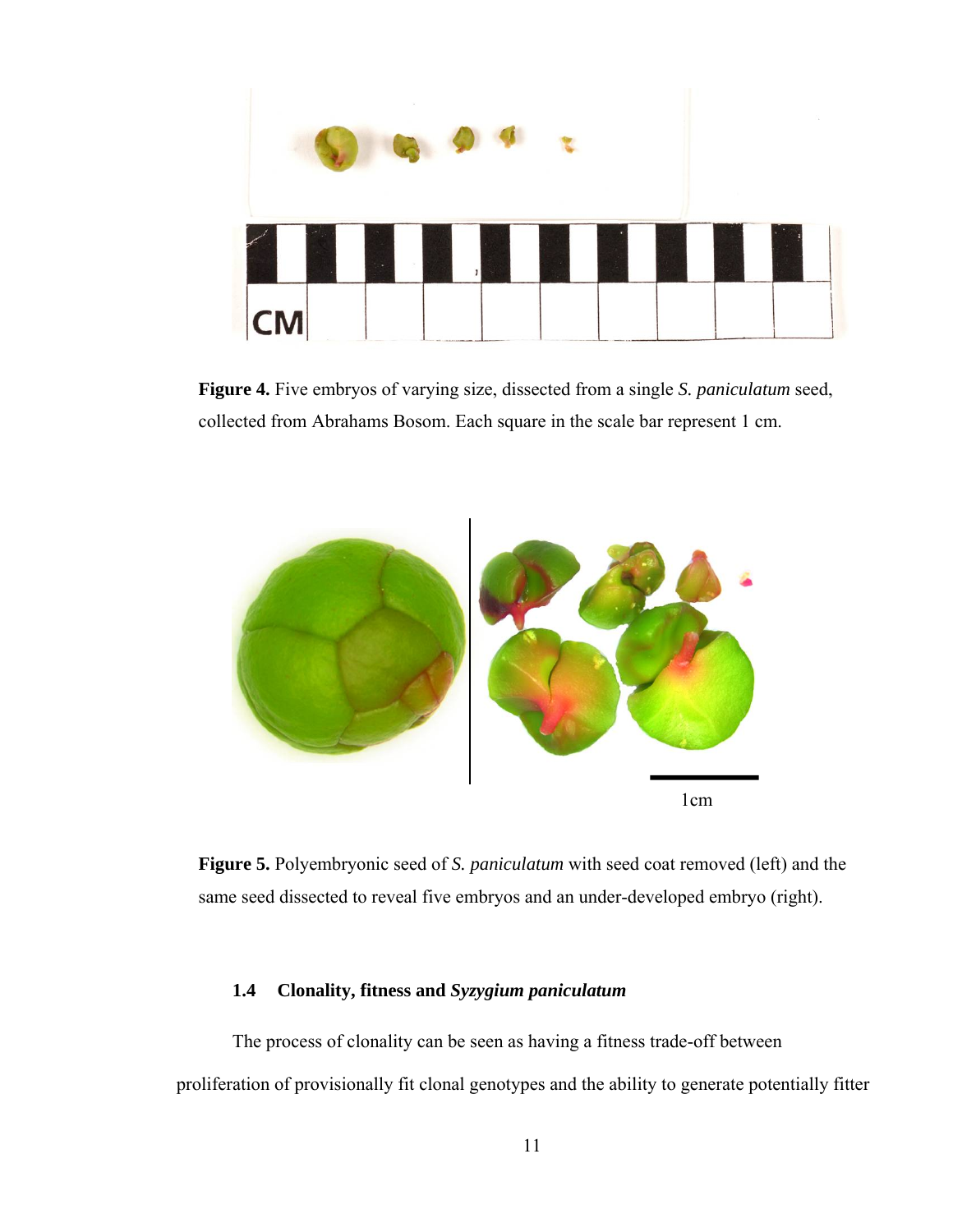sexually derived genotypes. Plants that maintain purely clonal reproductive habits have the potential for high genetic costs and disadvantages in changing environments (Callaghan et al., 1992). In some species, such as *Syzygium jambos*, polyembryony has been suggested to be so prolific that sexual reproduction is suppressed altogether (Sahai & Roy, 1962). If polyembryony in *S. paniculatum* is also found to be a completely clonal process, with all embryos identical to the parent plant, the number of potential new genotypic combinations will be limited. This could make the species even more vulnerable to future environmental change than originally thought. Even if some sexual reproduction is occurring alongside clonal reproduction, the consequence could still be a dramatic reduction in genetic diversity (Richards, 2003; Silvertown, 2008).

#### **1.5 Ploidy in** *Syzygium paniculatum*

Polyploidy is known to be linked to polyembryony and apomixis. It is thought that polyploidy may serve as a barrier for sexual reproduction (Andrew *et al.*, 2003; Lo *et al.*, 2009; Ozias-Askins, 2006; Van Der Hulst *et al.*, 2003; Van Dijk & Van Damme, 2000) whilst duplicate genes may be expressed asynchronously causing multiple embryos to arise (Carman, 1997). Alternatively, it has also been suggested that the occurrence of apomixis can actually promote polyploidy (Richards, 2003).

It is possible that polyembryonic *S. paniculatum* may also be a polyploid. In the Myrtaceae, diploid  $(2n=22)$  is the most common ploidy level but polyploidy has been documented, mainly in fleshy-fruited species (Da Costa & Forni-Martins, 2006 & 2007). The polyembryonic species, *Syzygium jambos*, has been found to be tetraploid (2*n*=44) (Oginuma *et al.*, 1993; Roy, 1953; Singhal *et al.*, 1985). However, diploid apomicts do exist (Bicknell, 1997) so polyploidy in *S. paniculatum* is speculative at best and needs to be investigated.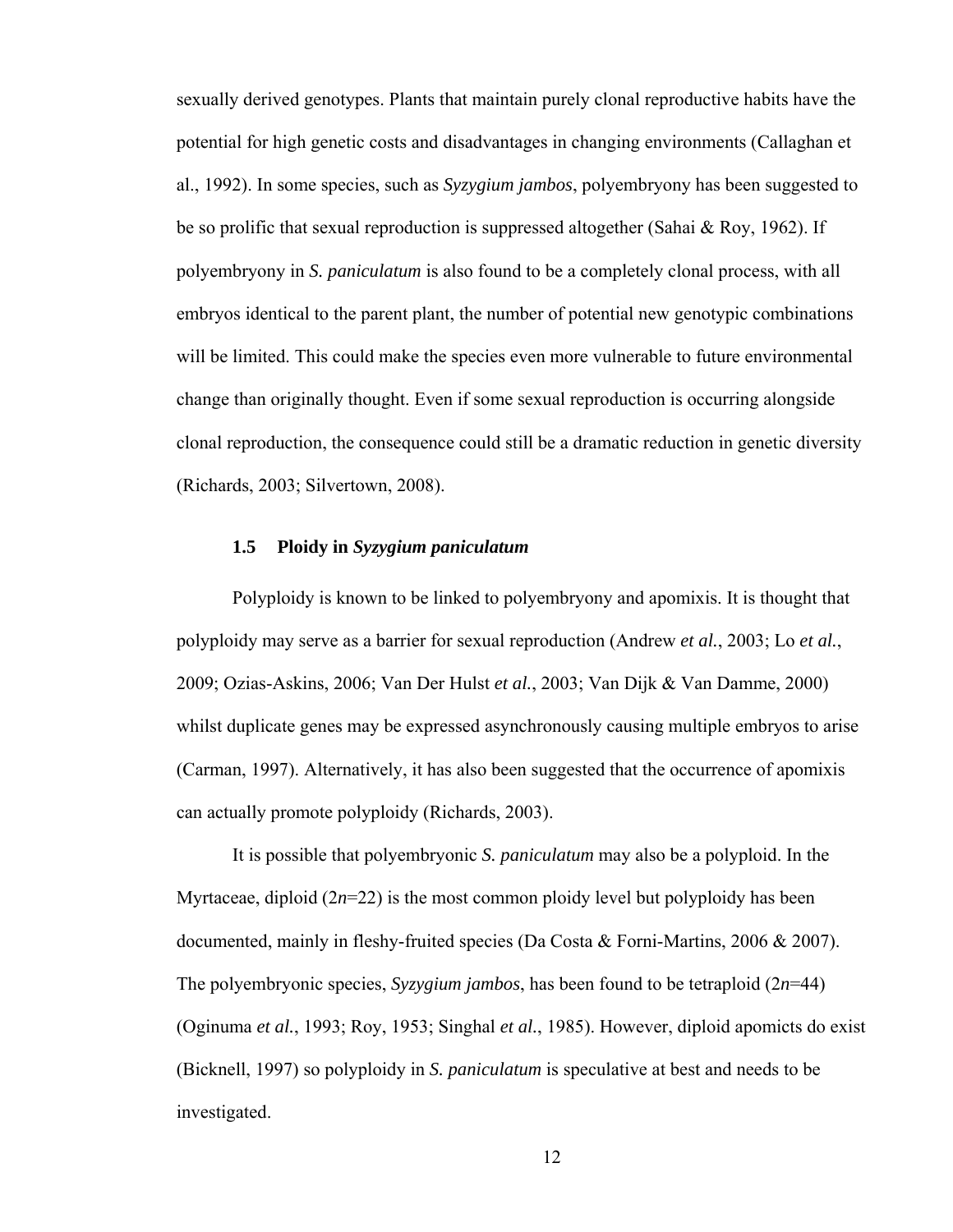#### **1.6 Applicability of nuclear microsatellite markers**

The most suitable molecular markers for population studies are nuclear microsatellite markers (nSSRs) since they show co-dominance, simple Mendelian inheritance, high rate of polymorphism and mutation, abundance throughout the genome, reproducibility and relative ease of screening (Rossetto, 2001). They are also suitable for studying parentage, when the reproductive biology of a species is essentially unknown, but clonality is considered a possibility (Jones *et al.*, 2009).

#### **1.7 Project outline**

This research project will focus on the largest and better documented population (Payne 1991) located on the North Entrance Peninsula (c. 33º 18' 30″S, 151º 31' 10″E). The population will be sampled at three hierarchical levels in order to obtain information on the occurrence of apomixis, and on its potential effect on native populations as well as on the horticultural trade.

We will test mature trees as a representation of genetic diversity across the population. We will test embryos to determine the likely origin (whether sexual, asexual reproduction or both, occur in *S. paniculatum)* We will also test embryos to assess germinability and fitness and the likely survival of apomictic vs. zygotic embryos within controlled conditions (i.e. information relevant to the horticultural trade) and within natural conditions (i.e. within the representative individuals sampled; information relevant to the conservation of this rare species).

Highly informative molecular tools (microsatellite loci) will be used to obtain the relevant genetic information without the need for complex morphological and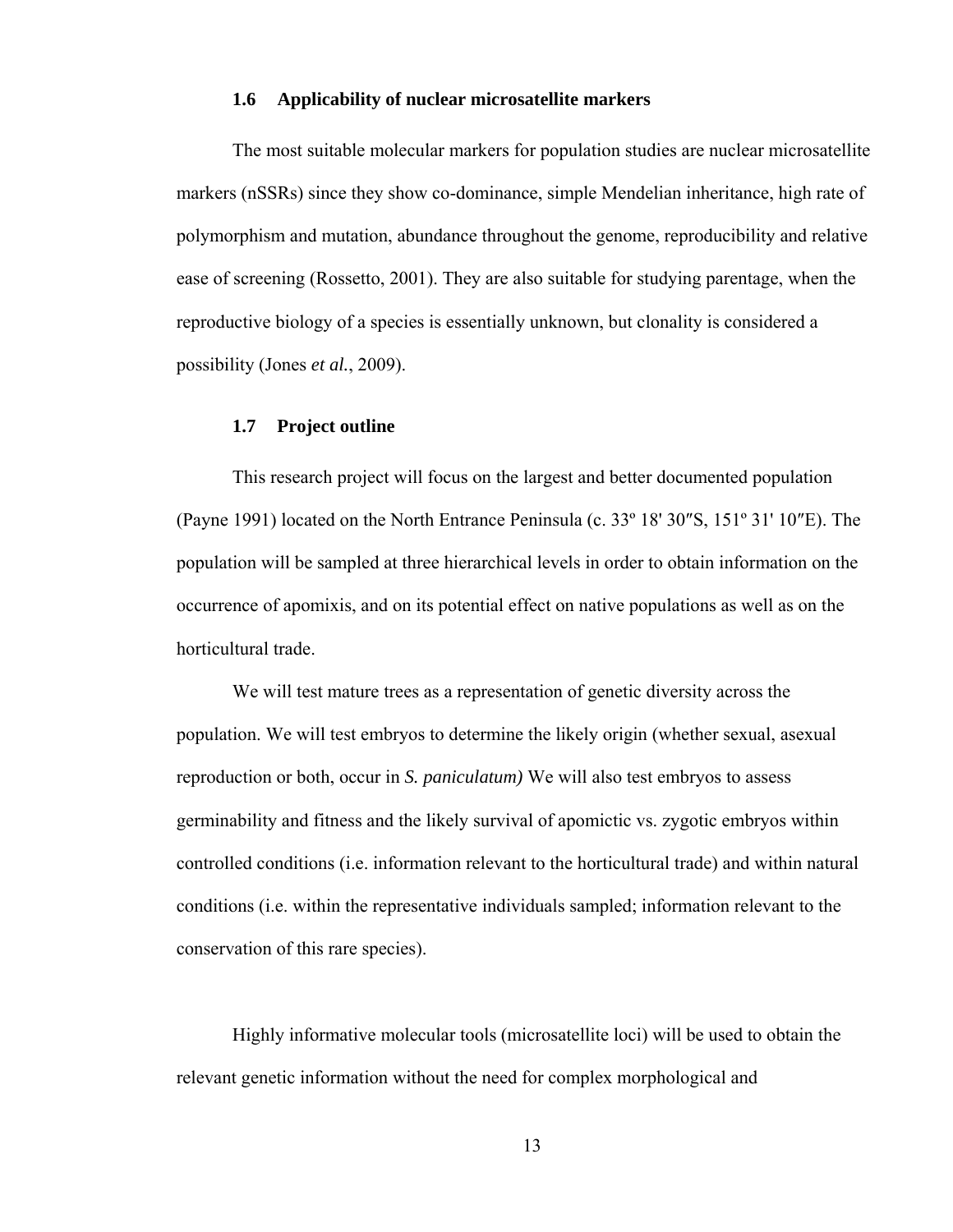developmental investigations. Co-dominant and highly variable molecular tools such as microsatellites (SSR) are particularly suited to these investigations as changes in allelic frequencies and heterozygosity measures can differentiate between outcrossed, selfed and apomictic progenies.

This is a unique approach, not been attempted before on a rare tree and likely to provide relevant information for conservation and management. For instance, cultivated material could include greater levels of apomixis than natural populations, and since *S. paniculatum* is a popular garden plant, dispersal of cultivated material onto native populations could potentially result in significant losses of natural diversity. This project will provide enhanced understanding of genetic diversity at the population level, indication as to whether apomictically derived embryos can be used in propagating individuals with a particular genotype rather than vegetative propagation, and results relevant for the development of conservation and management strategies for wild populations and cultivated plants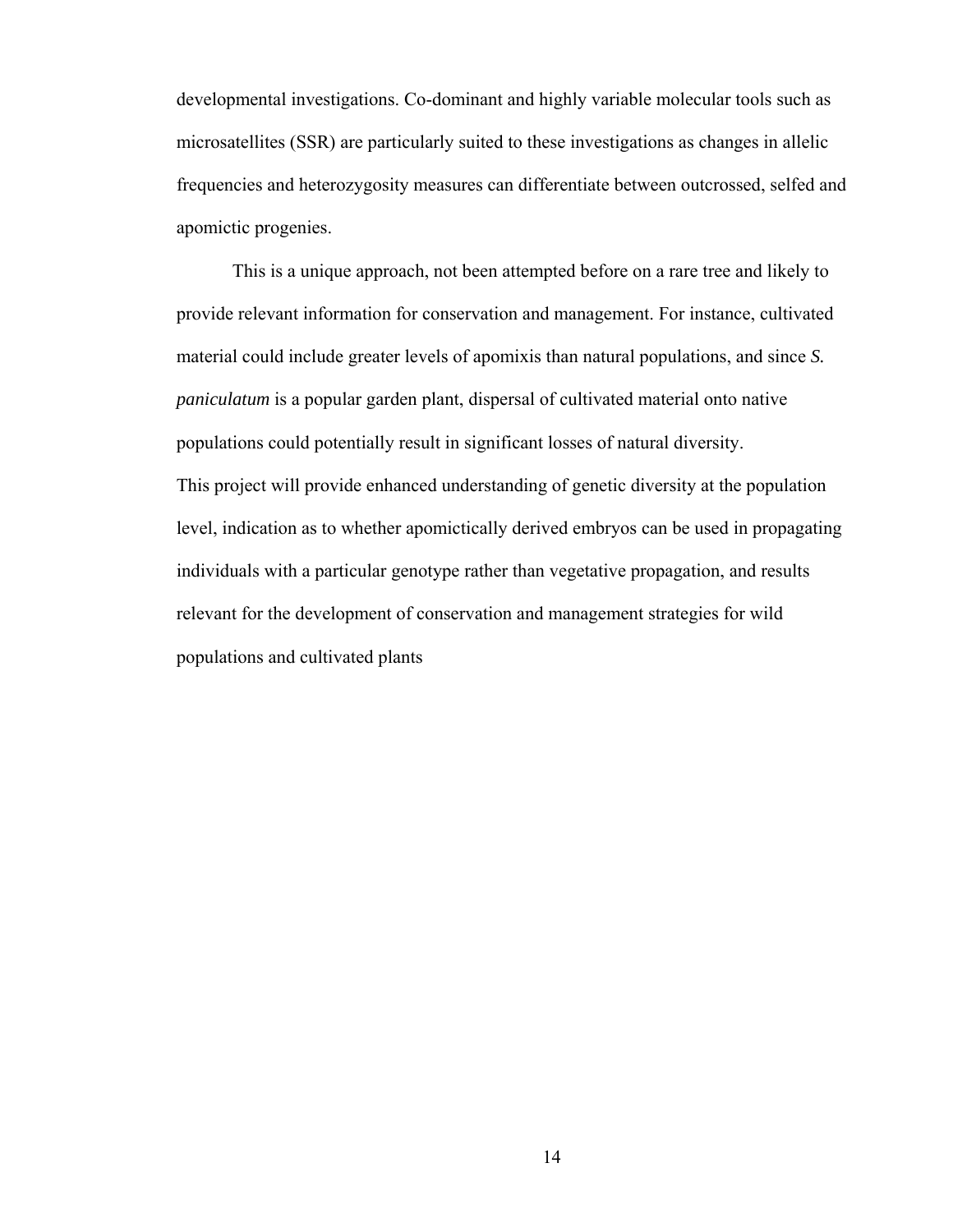# 2 Materials and Methods

#### **2.1 Obtaining and analyzing diversity data**

#### **2.1.1 Sample collection**

Leaf sample collections were made at the main study site, The Entrance, with the aim of collecting over 30 individuals across the site.

In addition to leaf collections from The Entrance, collections were also made for ten other populations of *Syzygium paniculatum* (Figure 6). At two populations, Captain Cook Drive and Wamberal Lagoon this included wild juveniles*.* . Additional fruit samples were also collected at Abrahams Bosom, Towra Point and Cams Wharf, to supplement those collected at the Entrance (as fruit set was generally low in the two years the project was running and the proposed targets could not be achieved). Collections at additional populations was work extra to the AFF funded project, and was conducted as part of an Honours project (Katie Thurlby, UNSW) which is currently in preparation for publication.

#### **2.1.2 DNA preparation**

Total genomic DNA was extracted from dried leaf tissue and frozen embryo tissue using the Qiagen® DNeasy® 96 Plant Kit protocol. Nine nuclear microsatellite markers were developed for *S. paniculatum* and were used to determine genotypes of adults in wild populations as a measure of diversity and to study the parentage or breeding system through offspring genotypes. Preliminary genotyping results showed extremely low variation, so primers were also tested in eight diverse species of the tribe Syzygieae, including the polyploid, *Syzygium jambos*.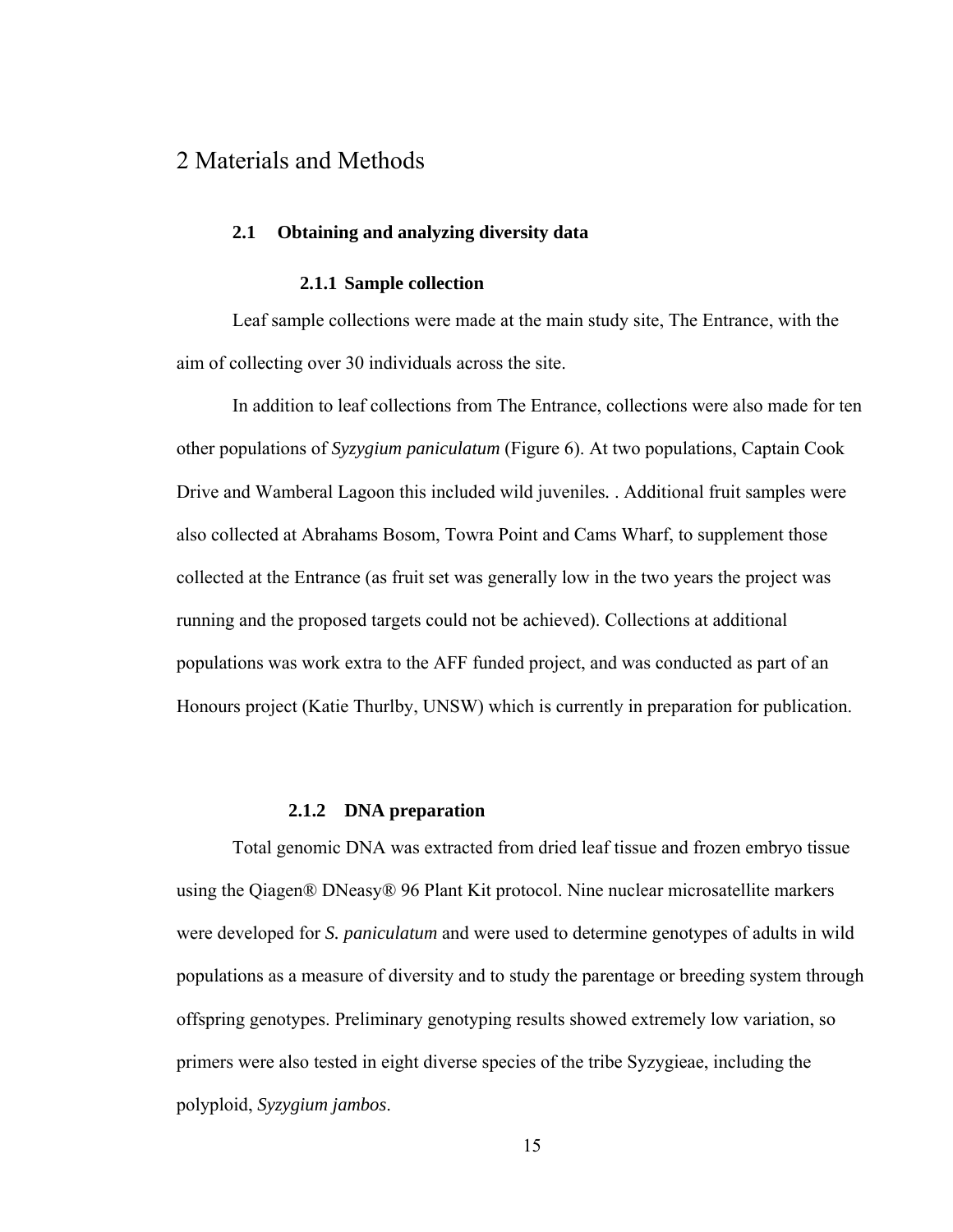

Figure 6. Populations sampled are grouped according to the geographical area by coloured symbols: Seal Rocks (orange triangle), Central Coast (blue circle), Botany Bay (red square), Jervis Bay (green star).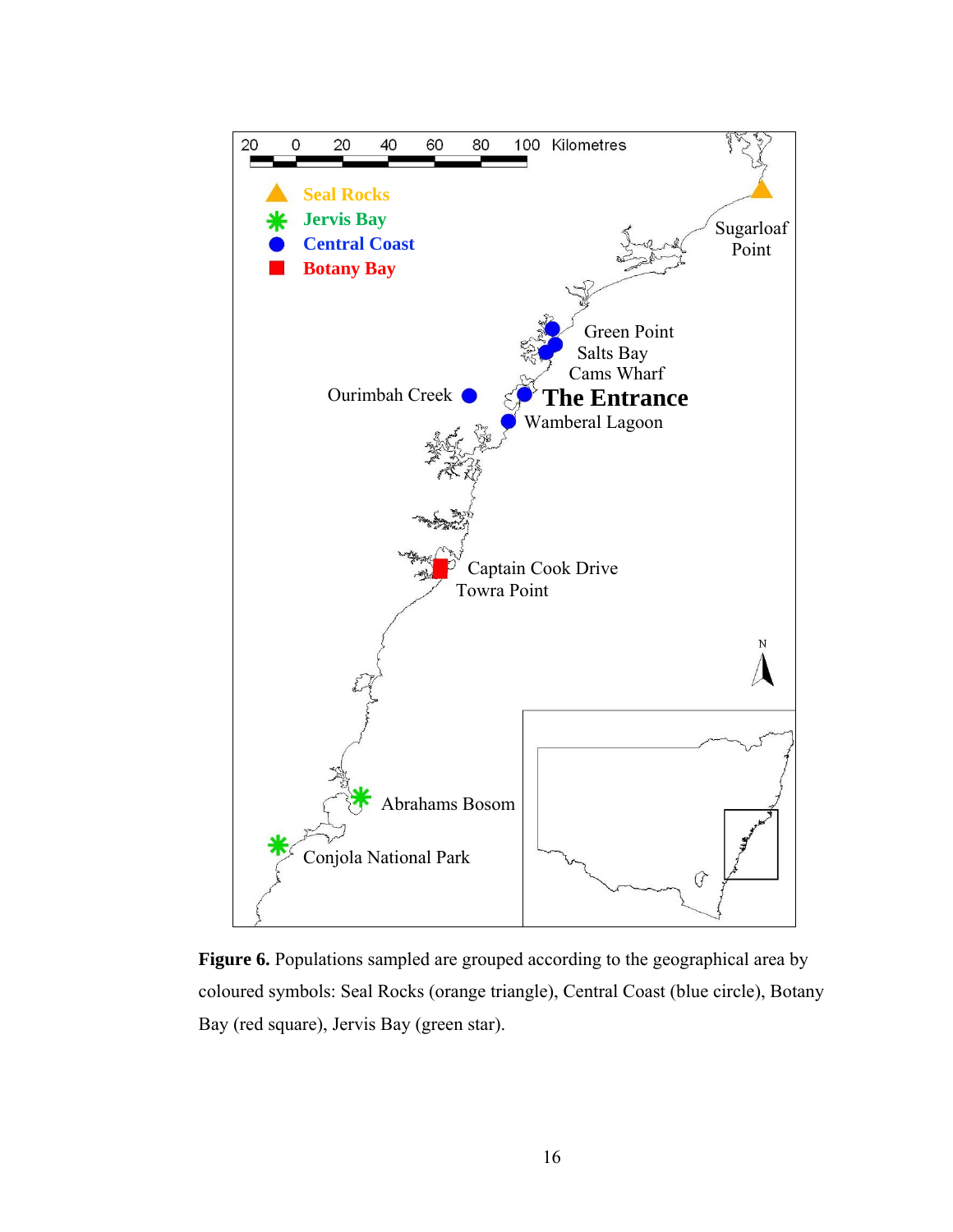#### **2.1.3 Ploidy identification**

Genotyping traces were analysed in Genemapper 4.0 (Applied Biosystems) to look for similarities between species in microsatellite peak patterns, which may serve as an indicator for ploidy level. Genotyping traces of the known tetraploid *Syzygium jambos* and assumed diploid species, *S. corynanthum* and *S. francisii*, were compared with genotyping traces of *S. paniculatum*. Chromosome counts were also attempted, however time and resources did not allow for optimization of the necessary techniques and as such, chromosome counts are yet to be completed.

### **2.1.4 Analysis of diversity data**

The preliminary results for ploidy identification indicated that the species might be tetraploid; having four copies of the genome rather than the usual two, making a codominant analysis approach difficult. Standard analysis packages such as GenAlEx (Peakall & Smouse, 2005) require determination of microsatellite allele copy number. In diploid species, determining allele copy number is simple because a heterozygote will yield two peaks (two different microsatellite lengths) in a genotyping trace, whilst a homozygote will yield one peak (two copies of the one microsatellite length). For tetraploid species, with two copies of a microsatellite from each parent, determining allele copy number is not always possible. For this reason, diversity statistics were calculated using the program ATETRA (Van Puyvelde et al., 2009) which is designed specifically for analysing tetraploid data. Use of ATETRA required an assumption of ploidy level. After preliminary testing, tetraploidy was inferred for *Syzygium paniculatum* however, ploidy should ideally be confirmed by chromosome counts*.*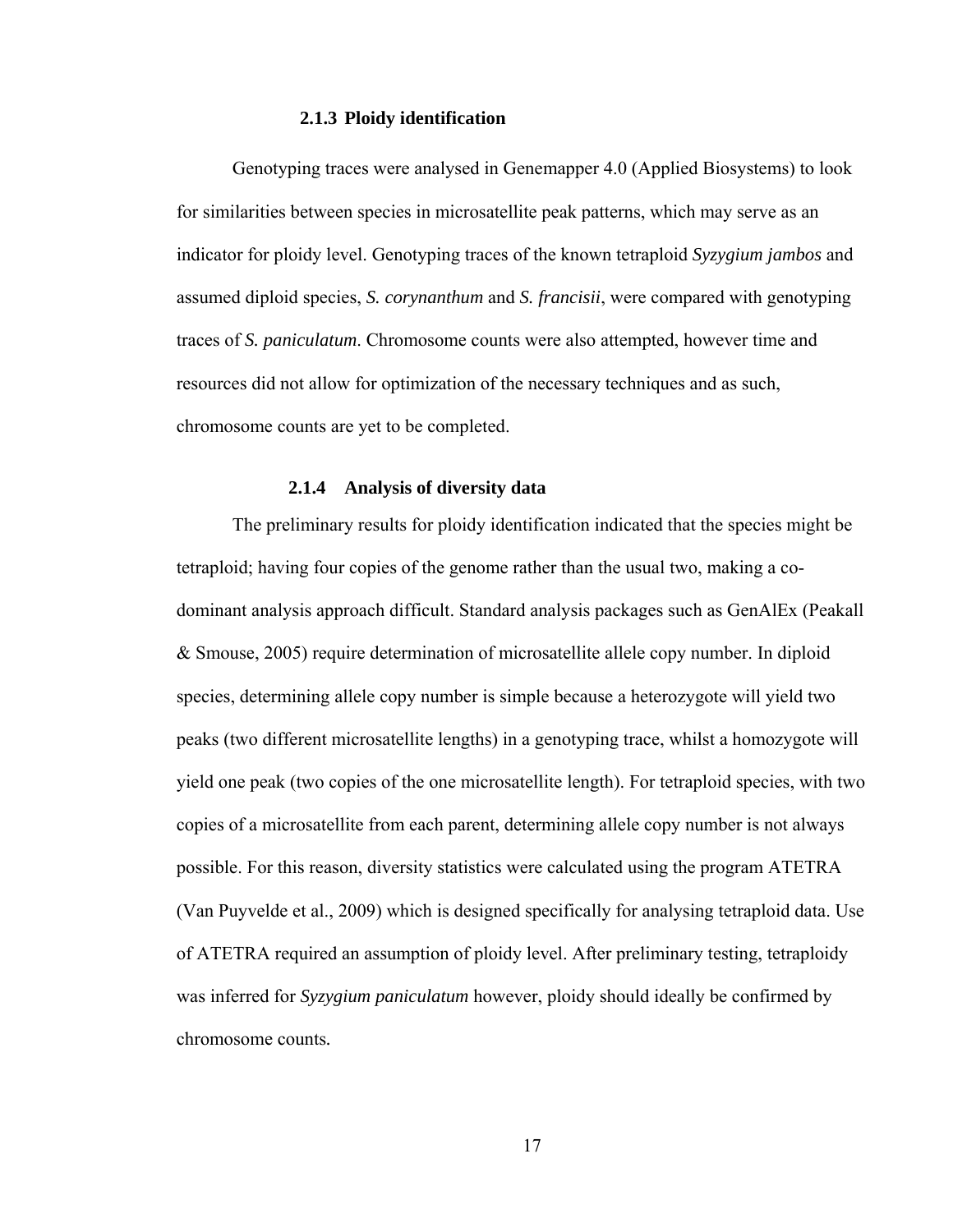Also, following other studies of clonal polyploid species (Andrew *et al.*, 2003; Samadi *et al.*, 1999) and to confirm results obtained through ATETRA, a dominant binary approach was also taken. This approach uses all the alleles present in the population to construct a genetic barcode for each individual by scoring alleles across all microsatellite loci as present or absent. Data could then be used in the program GenAlEx (Peakall & Smouse, 2005) to perform various data analyses.

#### **2.2 Obtaining and analyzing germination and reproduction data**

Fruit samples were collected from some individuals at The Entrance and were dissected and used for both the reproduction and germination trials. Fruit samples were also collected from Abrahams Bosom, Towra Point and Cams Wharf, for use in the Honours project (Katie Thurlby, UNSW) to supplement the data obtained at The Entrance.

The germination and reproduction trials were designed to investigate the fitness and parentage of embryos. Both seeds with single and multiple embryos were germinated. The first embryo to germinate from each polyembryonic seed was recorded and measurements of seedling leaf number and height were taken every three to six weeks. Statistical analysis was then performed.

Leaf samples were then taken from germinated seedlings, DNA extracted and genotyping conducted. Genotypes of each individual seedling were compared to other individual seedlings originally belonging to the same seed (family groups) to look for allelic differences which may suggest the occurrence of either sexual reproduction or recombination. Embryo material was also collected and DNA extracted however, the DNA obtained from embryos was not of satisfactory quality for use in genotyping and as such, only leaf material from the germinated embryos could be successfully genotyped.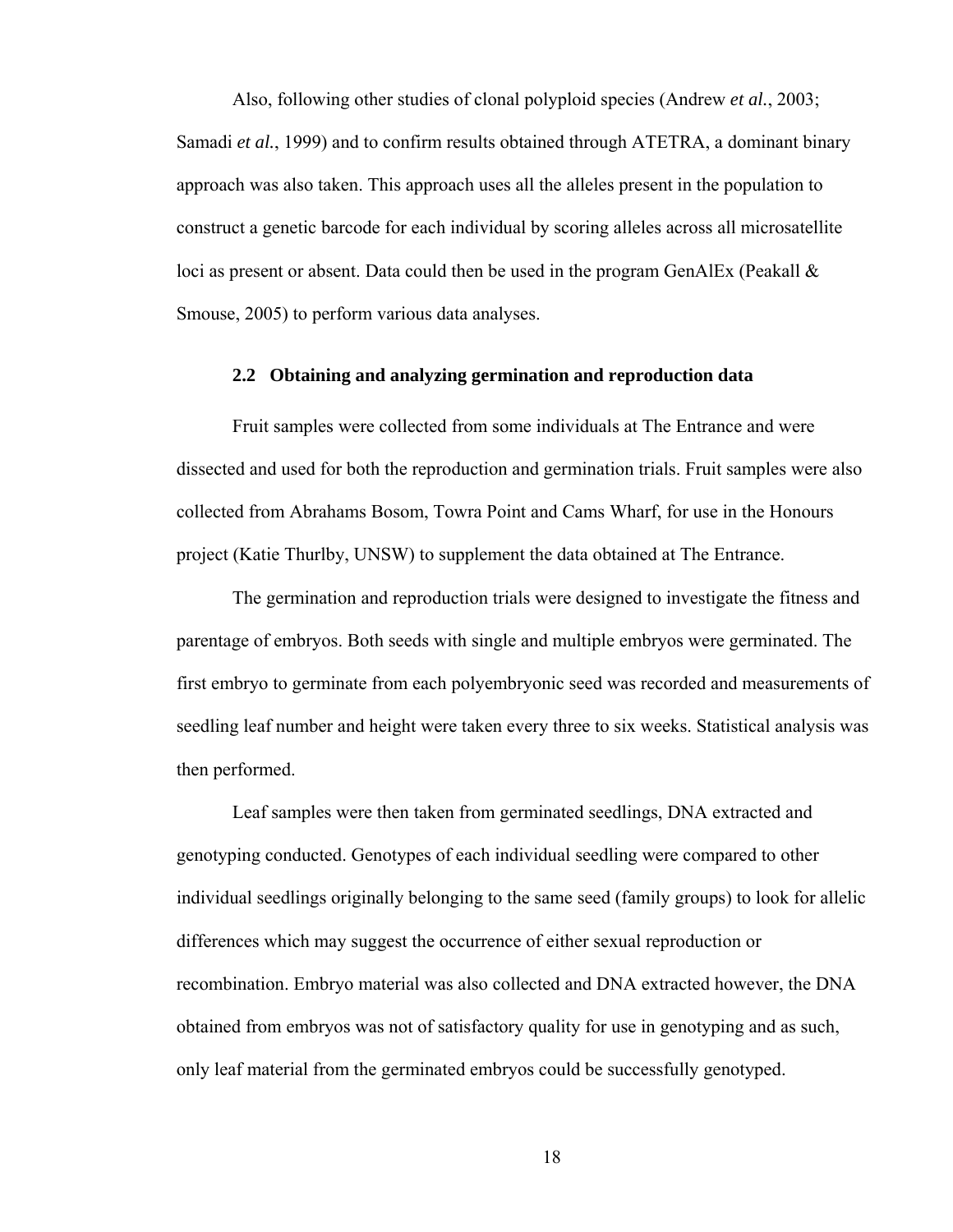# 3 Results

## **3.1. Ploidy**

The genotyping data for *Syzygium paniculatum* showed four allele peaks at the SP33 microsatellite locus and three allele peaks at the SP38, SP54 and SP86 loci, suggesting polyploidy (possibly tetraploid). *Syzygium jambos* (known tetraploid) also showed four alleles at marker SP33. The two other *Syzygium* species, S. *corynanthum* and S. *francisii*, showed normal diploid patterns of one (homozygous) and two (heterozygous) peaks respectively (Figure 7).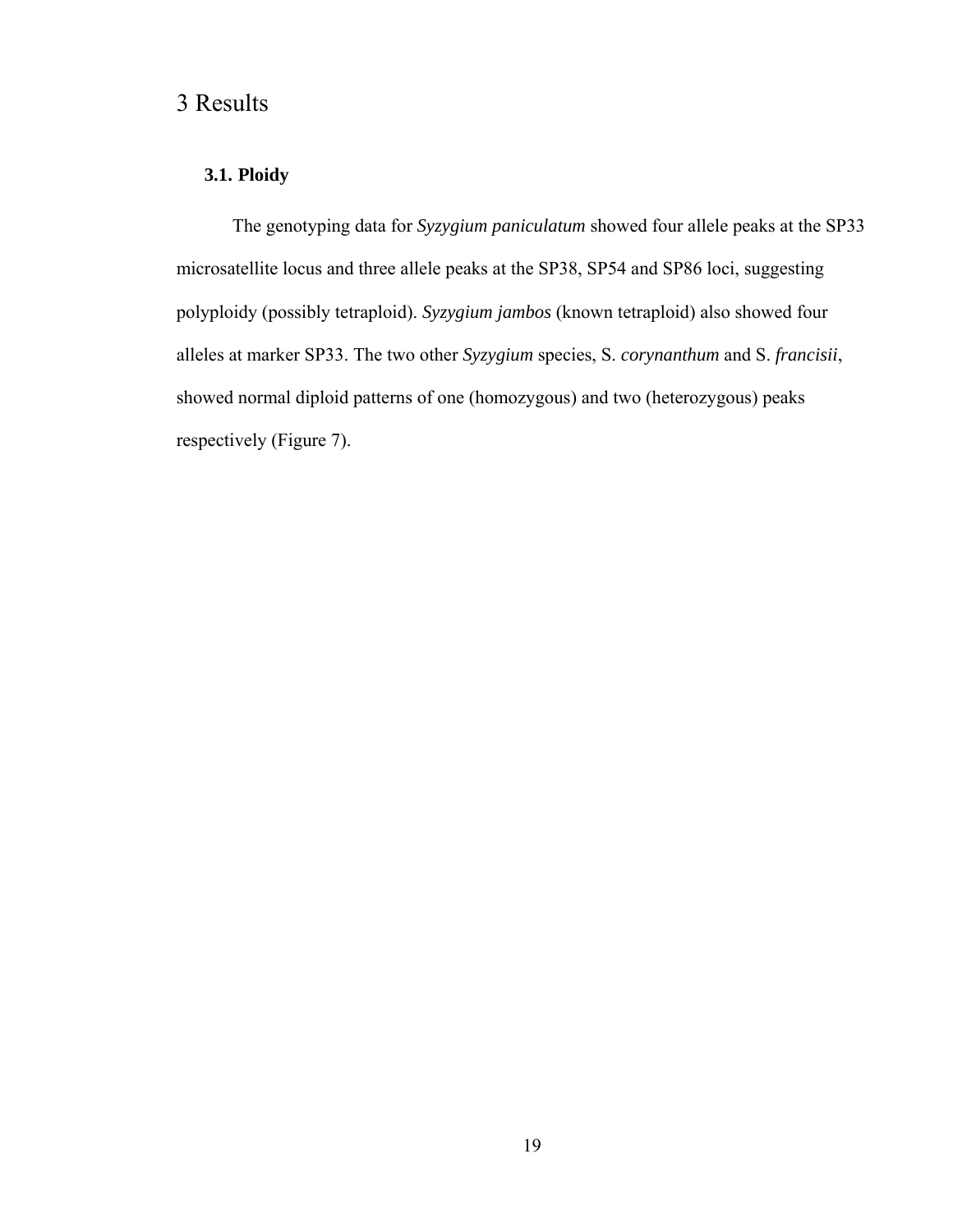



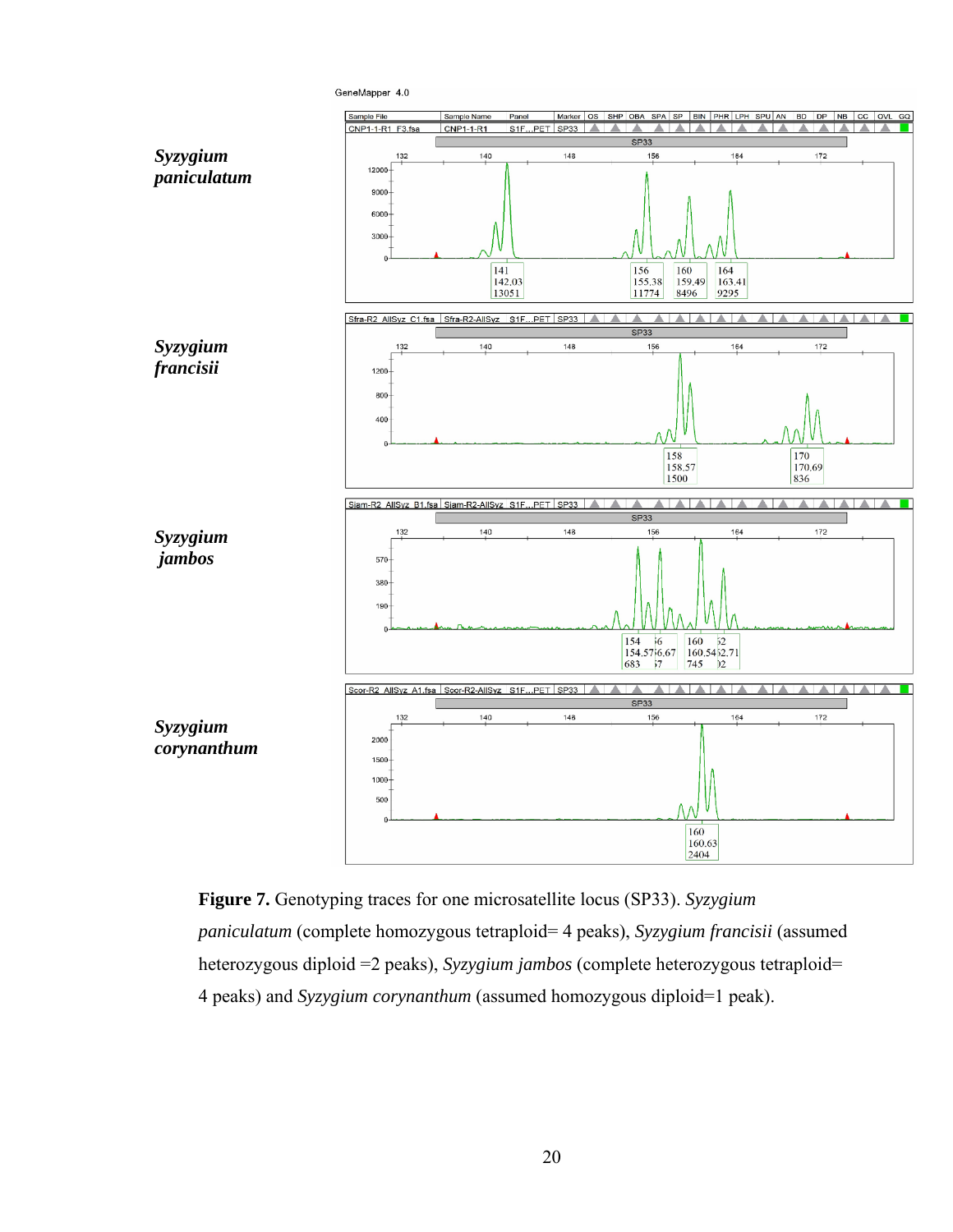#### **3.2. Genetic Diversity**

Both low heterozygoisty and extremely low genetic diversity were found at The Entrance. Of the 31 individuals genotyped across nine microsatellite loci, 30 possessed an identical genotype with the single remaining individual possessing a genotype that showed allelic differences at four of the nine loci. These differences were three instances of homozygosity (in loci that were heterozygous in all other samples) and one instance of a 2bp change. These allelic differences may be attributable to a rare sexual or selfing event, a remnant of past sexual reproduction or a genotyping error.

Between population data, obtained as part of the honours project (Katie Thurlby et al., unpubl), showed that genotypes were distributed along a geographic gradient. It also showed that the main genotype found at The Entrance is the most common genotype across the entire species, being present in 70.89% of individuals. The majority of divergences from the most common genotype occurred in northern populations. All statistical tests showed the southern populations (most of which contain only the most common genotype) grouped together with northern populations as outliers. Almost all variation between populations is explained by this southern grouping. Variation was not found to be related to current population size, as the largest populations (The Entrance and Wamberal Lagoon) exhibited proportionally less variation than smaller populations.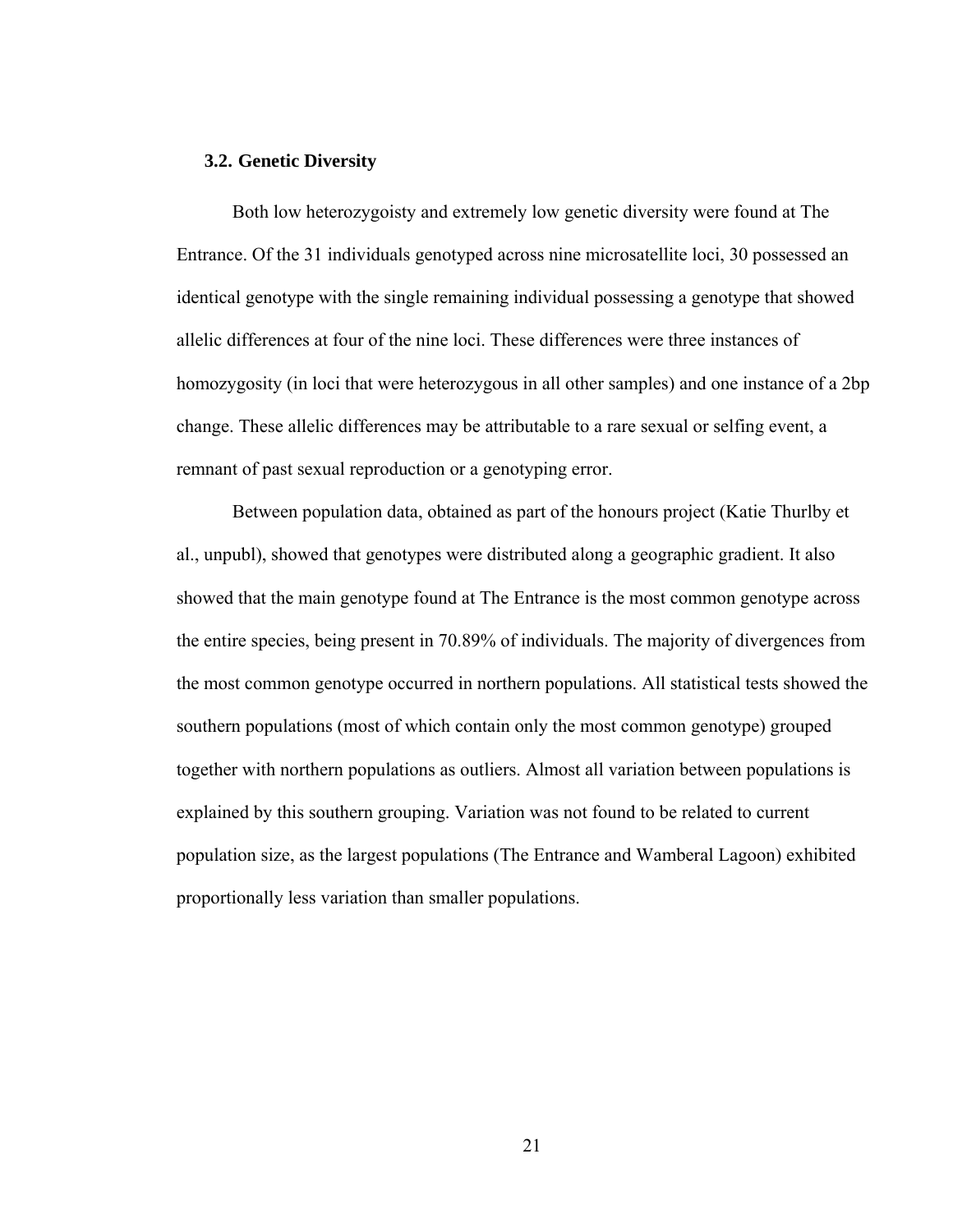#### **3.3. Reproduction**

Embryo dissection confirmed polyembryony, with embryo number ranging from one to nine per seed. In most seeds there is one large embryo, with each subsequent embryo diminishing in size.

Leaves were taken from seedlings germinated ex-situ and family groups were genotyped. Embryos proved extremely difficult to genotype, probably due to the high carbohydrate levels in seeds. As fruit set was low, data was supplemented by including individuals from other populations collected as part of the aforementioned honours project. One seedling (single embryo in a seed) from The Entrance showed evidence of sexual origin (two loci heterozygous in the parent were homozygous in the offspring and two new alleles were present). Four seedlings germinated from two seeds (two embryos per seed) showed evidence for the sexual origin of one embryo in the seed (multiple new instances of homozygosity) and the asexual origin of the other (identical genotype to parent). This suggests that both sexual reproduction and asexual reproduction is occurring at The Entrance. In other populations tested there was also evidence for the sexual origin of embryos (single embryos or one embryo from a polyembryonic seed) as well as extensive evidence for asexual origin of embryos (including polyembryonic seeds showing no evidence of sexual origin).

Additionally, juveniles from two populations were sampled and genotyped. Of the eight wild juvenile leaf samples only one had a different genotype to the adults sampled at the same location. This individual had a 1bp change at one allele in one microsatellite locus. This single allele change most likely provides evidence of somatic mutation (rather than reproduction) as no changes in heterozygosity were found in the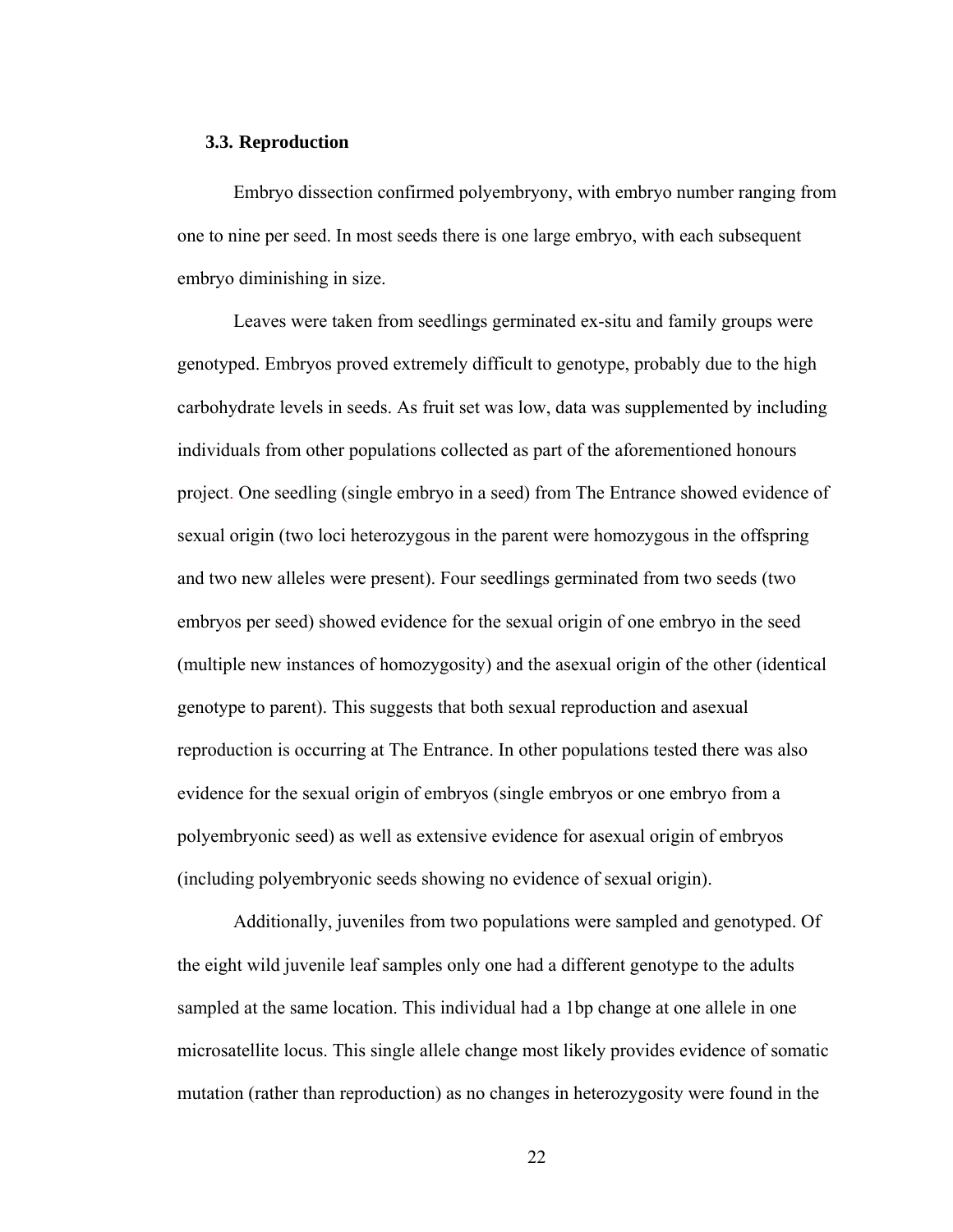genotype as would be expected if recombination had occurred. It is possible that the parent plant was not sampled, and as such, that the juvenile is also a single surviving germinant from an apomictic seed.

#### **3.4. Germination Trial**

From polyembryonic seeds, multiple embryos germinated and multiple seedlings survived (Figure 8 & 9). Embryos germinated successfully whether they were kept within the bounds of the seed coat or whether embryos were separated. One seedling was always taller than other seedlings arising from the same seed suggesting a possible fitness advantage and this was found to be statistically significant. Seedling height was highly correlated to embryo weight suggesting that embryo size is a determining factor in embryo height. When genotype was taken into account and all sexual embryos compared to all asexual embryos, it was found that sexual seedlings were significantly taller than asexual seedlings; however the test was no longer significant when the smaller embryos from polyembryonic seeds were removed from the test (leaving the largest embryo from a purely asexual seed and the sexual embryo). Seedling height was not correlated to embryo weight in sexual embryos but was found to be highly significant in polyembryonic asexual seedlings. Leaf number and branch number were also recorded but no statistically significant differences were found.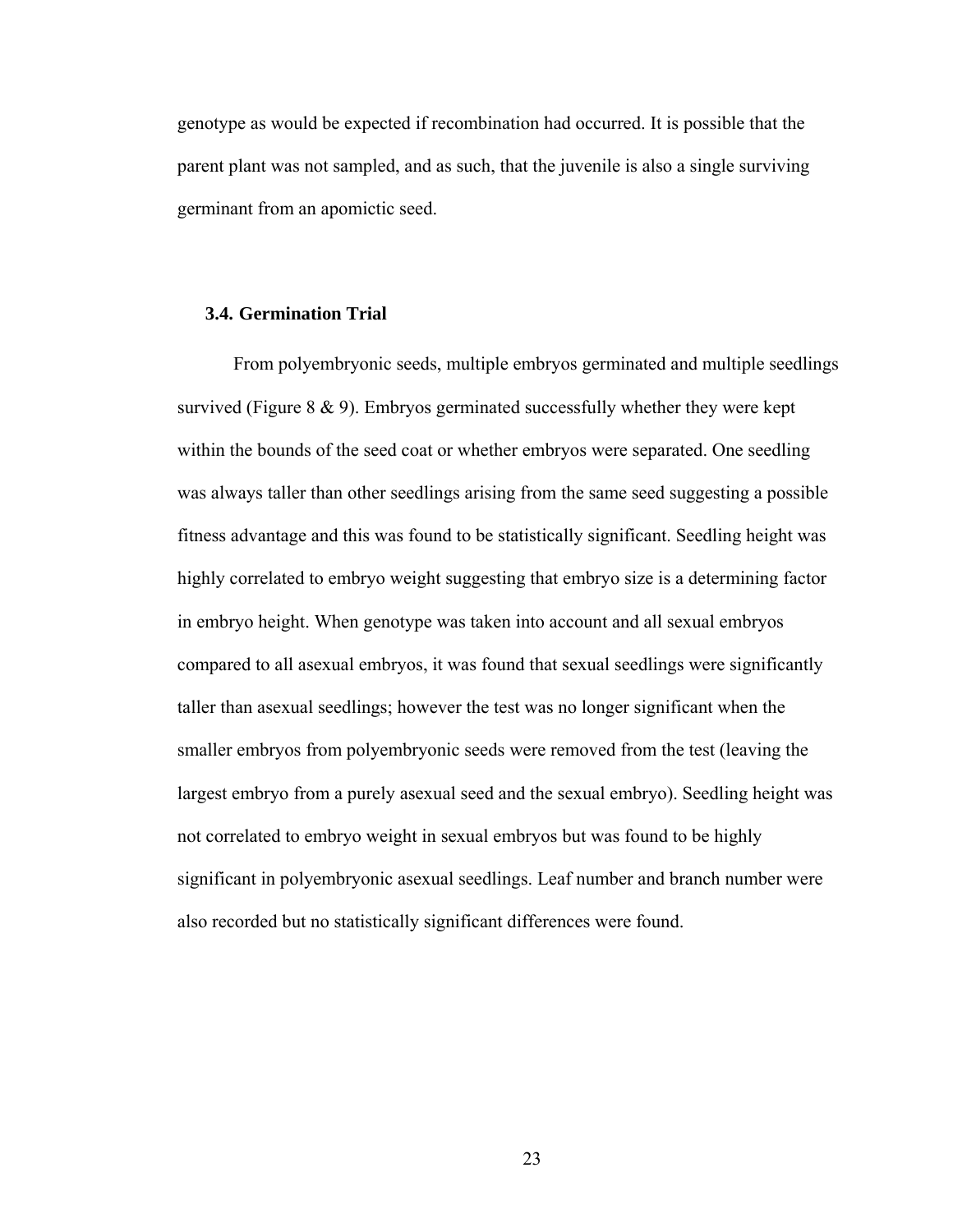

**Figure 8.** Multiple seedlings arising from a single seed.



**Figure 9.** Survival of the multiple seedlings (Figure 8) over time. Left to right: Weeks 12, 18, 21 and 27, (photographs not to same scale).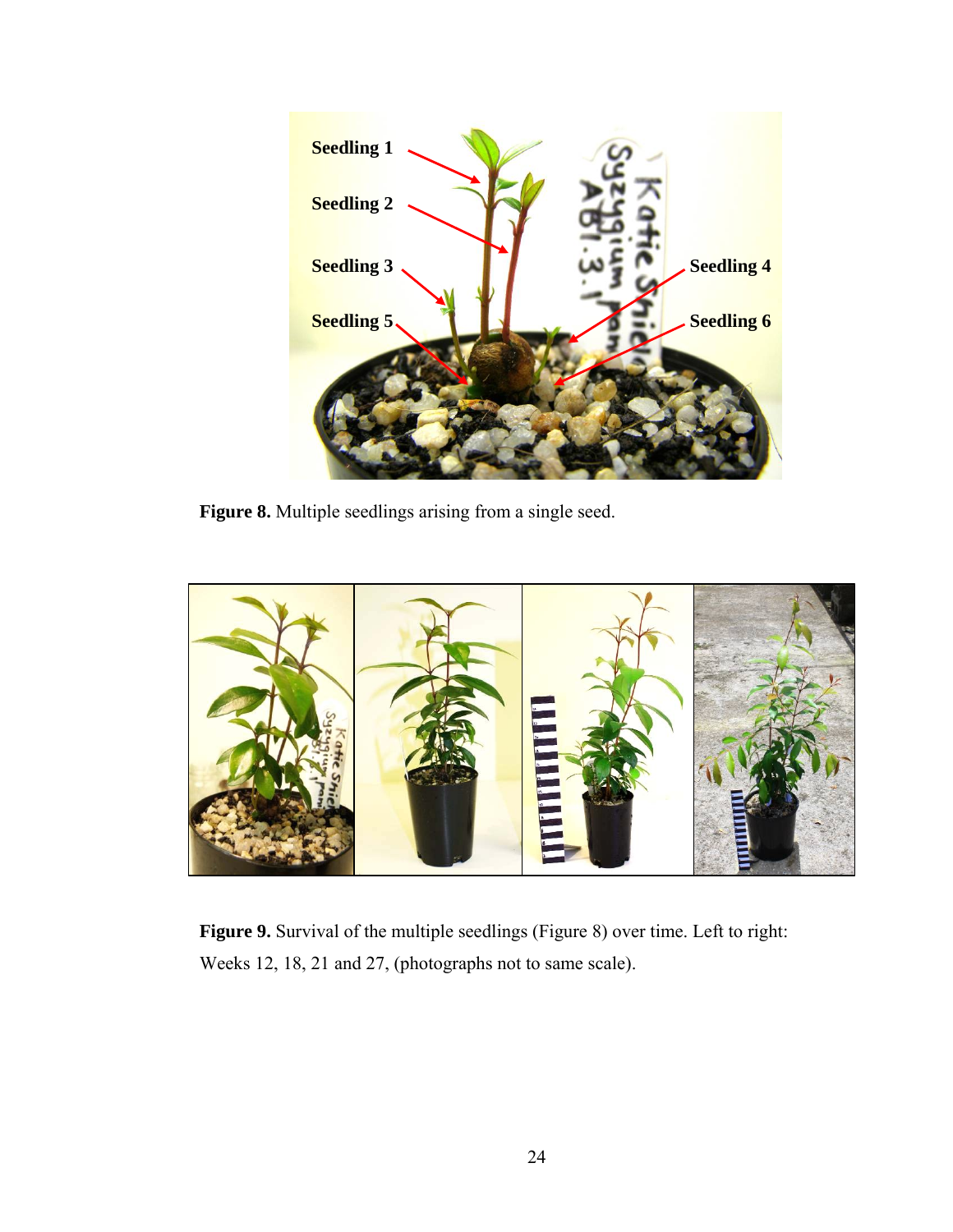# **4 Discussion**

## **4.1. Ploidy**

The results suggest that because *Syzygium paniculatum* displays similar genotypic patterns to the tetraploid *S. jambos*, *S. paniculatum* is likely to be tetraploid; however, this will need confirmation through chromosome counts. As the multiple alleles were found at four loci, it is unlikely that the multiple alleles are caused by localized gene duplication and more likely that it is a result of whole genome duplication. Although our results do not exclude other higher ploidy levels, tetraploidy should be assumed to be most likely as it would require the least number of events to arise. It is not yet known whether *S. paniculatum* is an allopolyploid, or an autopolyploid.

There is a strongly documented link between polyploidy and apomixis (Bicknell  $\&$ Koltunow, 2004; Roche *et al.*, 2001) and it is thought that polyembryony might be caused by duplicate genes being expressed asynchronously (Carman, 1997). It is possible that the polyembryony found in *S. paniculatum* is caused by the polyploid nature of the species; however this would need further investigation.

#### **4.2 Diversity**

The present study has shown that *S. paniculatum* has extremely low overall genetic diversity. Only nine genotypes were found among eleven populations across the entire geographic range of the species (Katie Thurlby unpubl. obs., 2011). *S. paniculatum* also showed rather low heterozygosity and genetic diversity when compared to other rare species (Katie Thurlby, unpubl. obs., 2011).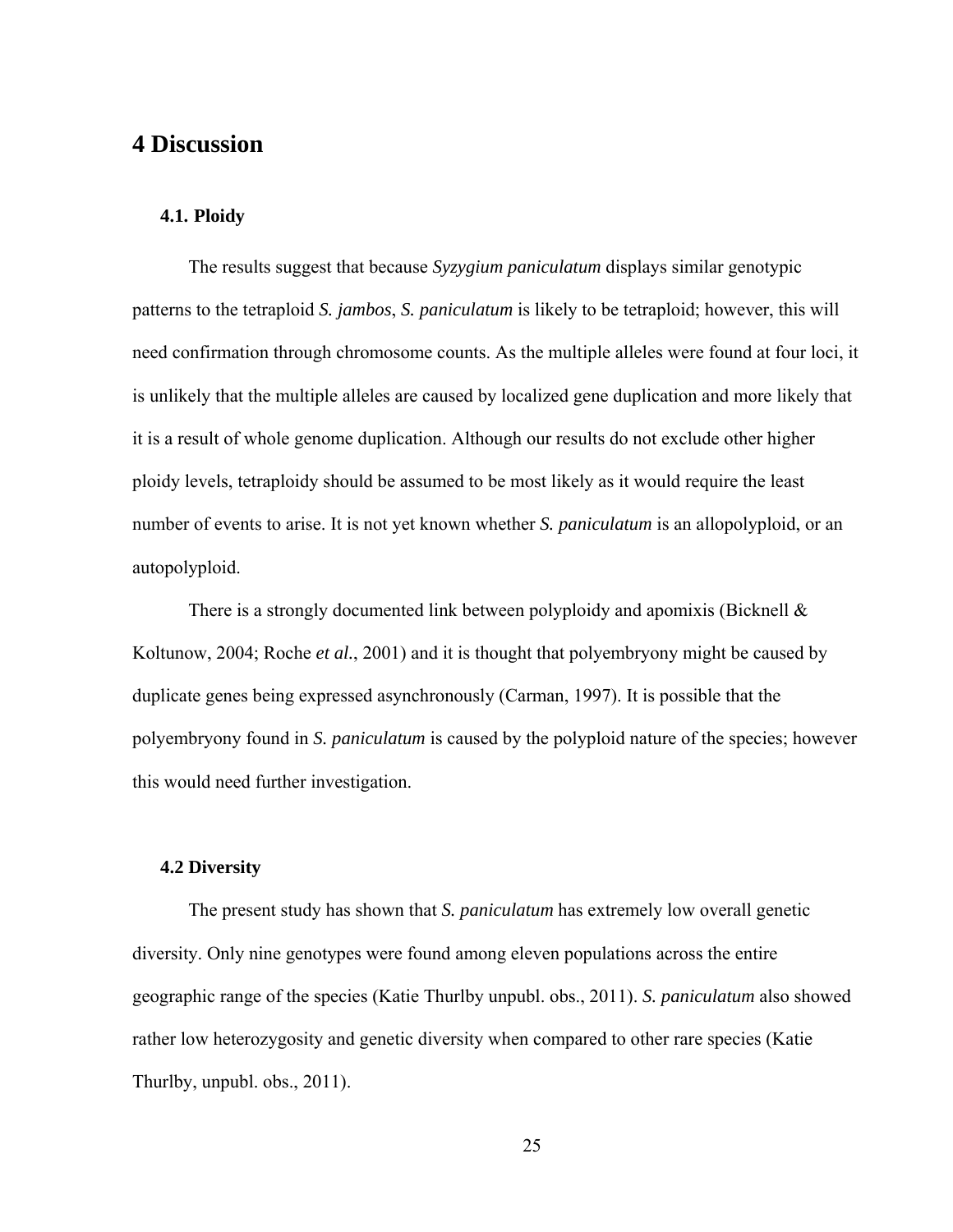There are a number of explanations as to why The Entrance population possesses such extremely low diversity and shares an identical genotype with almost all southern populations of *S. paniculatum*. It is possible that The Entrance population represents one part of a large clonal stand of *S. paniculatum* existing in the southern distribution of the species*.* This clonal stand is likely to have been broken into smaller populations due to the occupation of *S. paniculatum* in specific costal habitats of littoral rainforest which has been largely cleared or modified for coastal development, agriculture and sand mining (Floyd, 1990). This clearing has reduced population numbers substantially and reduced habitat to small, highly vulnerable fragments (Payne, 1991).

Conversely, low levels of heterozygosity, extremely low within population diversity and almost no diversity, may be an indication of a founder effect. Clonal reproduction, through dispersible apomictic seed, would facilitate the fast spread of genetically identical individuals to colonize and expand populations with any new genetic diversity arising via somatic mutation. It is likely that The Entrance population, along with other southern populations of *S. paniculatum*, was colonized in such a way.

It is possible that The Entrance population of S. paniculatum arose as one of multiple hybridization events. Variability across populations of an apomictic species can be described by the multiple origins of asexual polyploids by hybridization (Soltis & Soltis, 2000). *S. paniculatum* may have arisen in such a manner at a number of different sites where the two parental species co-occur (or did co-occur). This would result in the pattern of unique genotypes which we see across the range of *S. paniculatum* (Katie Thurlby, pers. obs. 2011) and could also explain the existence of polyembryony and polyploidy in the species. However, none of the results obtained from this study are able to directly substantiate this idea and further studies are required.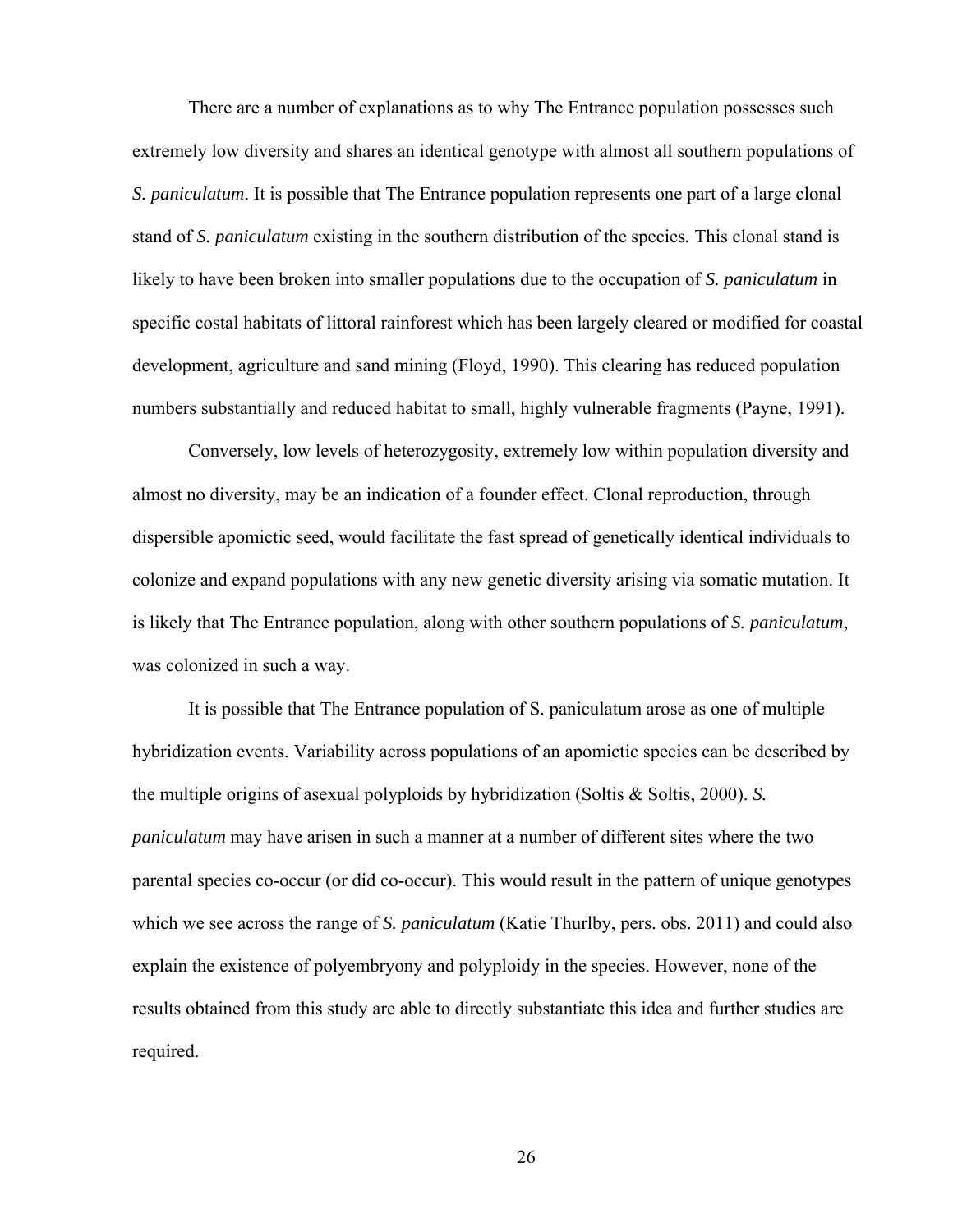#### **4.3 Reproduction and Fitness**

Reproduction in *Syzygium paniculatum* appears to be asexual or, clonal. This study has shown that embryos produced in seeds of *S. paniculatum* are of both sexual and asexual origin. This supports the view that *S. paniculatum* is a facultative apomictic species i.e. able to reproduce both sexually and asexually, which is more common than obligate apomixis (Asker & Jerling, 1992; Bicknell & Koltunow, 2004). Sexual embryos occurred both in monoembryonic seeds and polyembryonic seeds however most embryos from polyembryonic seeds showed no evidence of sexual origin. It is possible that a sexual embryo develops first in *all* seeds but is *sometimes* outcompeted by the proliferation of multiple asexual embryos. If sexual reproduction occurs and the sexual embryo is not out-competed, a sexual individual can survive either along in a seed or alongside asexual embryos. This study found limited evidence for recent recombination in adult populations, suggesting that if there is a sexual embryo it never (or hardly ever) survives in-situ. Also, as a sexual event may occur in as little as 2% of progeny of apomictic species (Bicknell  $\&$ Koltunow, 2004) the small samples sizes in this study may have resulted in a gross overestimate of the sexual reproduction in the species as a whole.

Apomixis can be influenced by environmental factors such as climate, nutritional supply or competition (Asker & Jerling, 1992) which suggest that environmental influences during particular seasons may result in a higher rate of sexual reproduction than others. Apomicts are often found in highly disturbed areas or where individuals are widely dispersed (Asker & Jerling, 1992), so it is possible that habitat disruption and habitat fragmentation may be an influencing factor for sexuality in *S. paniculatum*.

The results of this study did not find a significant fitness advantage for sexual individuals in terms of height; rather, they suggest that embryo size is a significant contributor to seedling height while embryo origin is not. Sexual reproduction does involve some advantages however,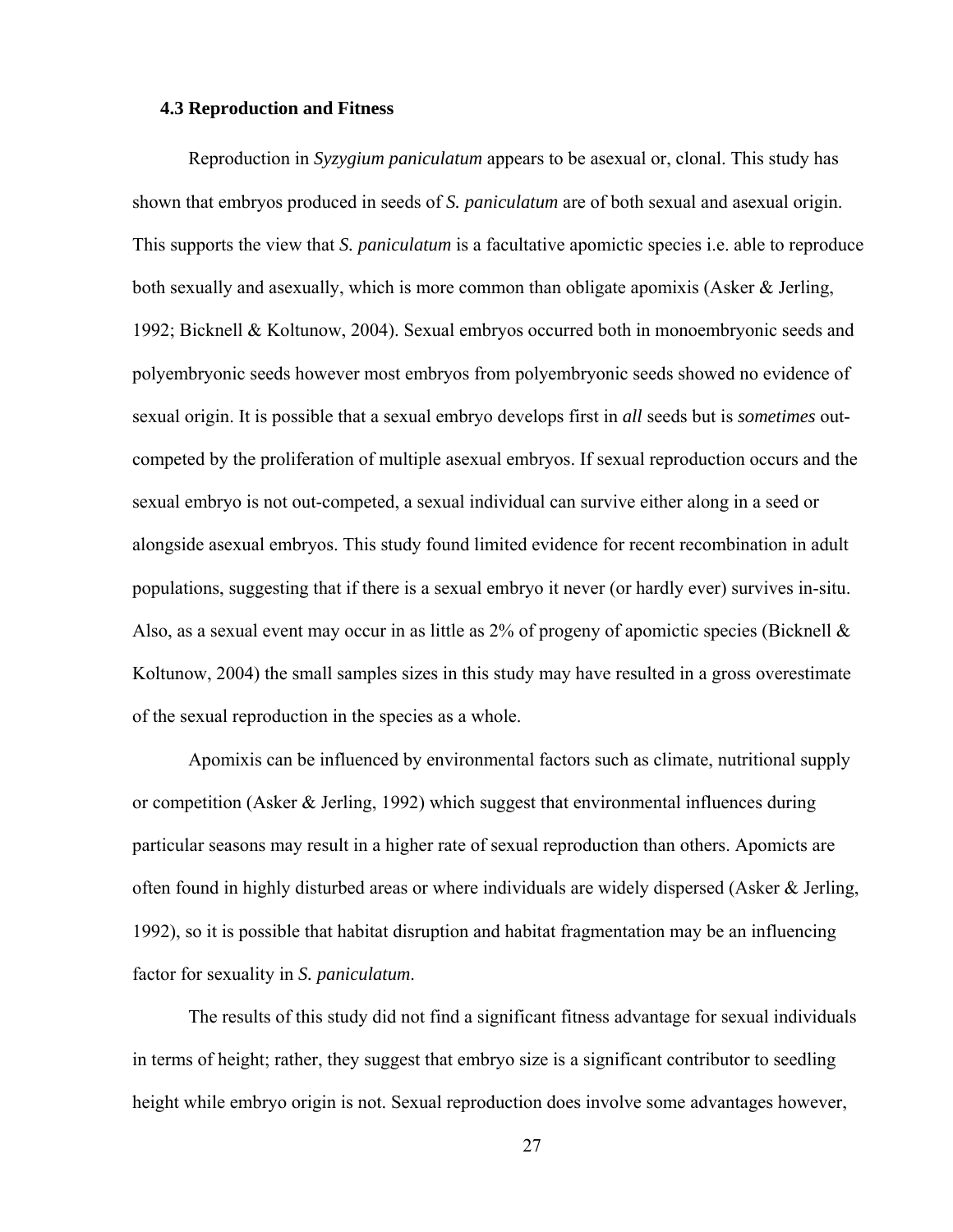because through sexual reproduction, species are equipped for relatively fast genetic changes should they be required by a changing environment conversely, the genotype of one sexual seed has one chance to survive whereas the identical genotype of multiple asexual seeds has multiple chances to survive. So it is possible that there underlying are trade-offs between the advantages and disadvantages of different reproductive modes.

#### **4.4 Conservation Implications**

The results of this study imply that *Syzygium paniculatum* may have some difficulty adapting to future environmental change. Until now, the species has survived with moderately low overall genetic diversity and extremely low (if any) variation between individuals. This survival is likely to be due to the ability of the species to reproduce prolifically by way of polyembryony and the theoretical fitness of the persistent genotypes in the current environment. It should however be noted, that whilst there is low between-individual variation in the species, the nature of apparent tetraploidy in *S. paniculatum* means that there is high within-individual variation. Nevertheless, the lack of variation between individuals and in the species as a whole, and the apparent asexual reproduction, means that the development of new variation is restricted to the slow process of somatic mutation.

The detection of some sexual reproduction within the species is positive as it means there is potential within the species to adapt genetically to future environmental change however the distinct lack of variation particularly at The Entrance suggests that such sexual individuals rarely survive in-situ.

It is unlikely that the reduced population sizes and low genetic variation found in *S. paniculatum* are completely due to human interference. However, human activity is likely to have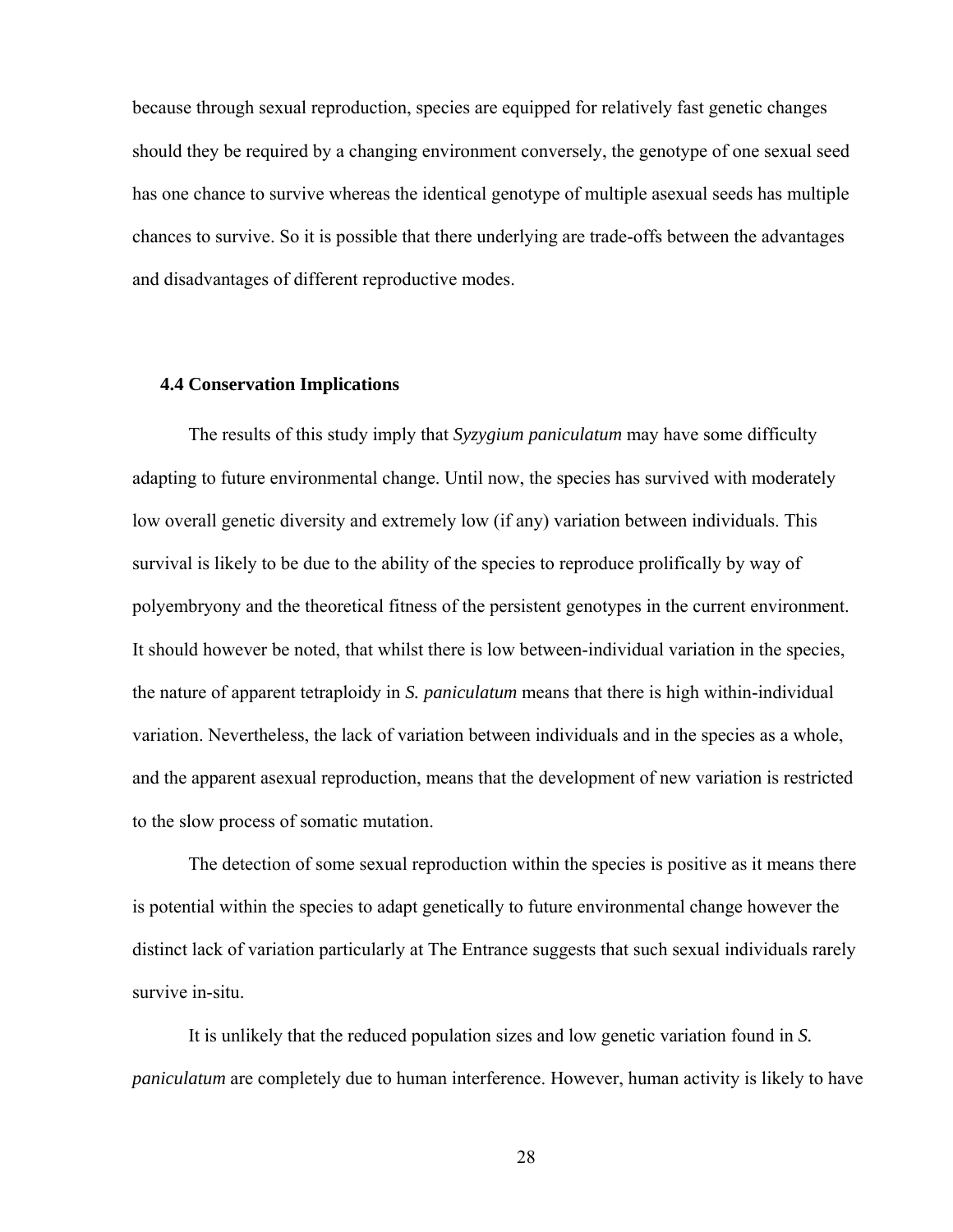caused significant reduction in the range and population sizes of the species. From a conservation perspective, there is a need to improve environmental conditions and habitats where practicable, not only to preserve current genetic diversity but to give the species the best possible chance for the accumulation of variation in the future, be that by somatic mutation or sexual reproduction. This particularly applies to the northern populations over southern populations, where the majority of known genetic diversity has been found (Katie Thurlby, pers. comm. 2011). Appropriate activities would include habitat protection and management, weed management, and fire management plus on-going monitoring and surveying as well as more extensive research.

In addition to preserving habitats, in the interest of preserving allelic variation, it may be advisable to introduce each of the various different genotypes found across the species into cultivation to make sure that the variation found within the species is not diluted further by the cultivation of only the most common genotype.

Propagation of *S. paniculatum* via seed may be a viable mode of cultivating genetically identical plants as multiple embryos in each seed are easily germinated more reliably than through methods of vegetative cultivation and a high proportion of individuals survive beyond the seedling and sapling stages. Further studies would need to determine the rate of possible sexual events and the practicality of cultivating via seed for large scale production.

## **References**

- Threatened Species Conservation Act 1995. Department of Environment, Climate Change and Water, NSW Government, Sydney.
- Allendorf FW, Luikart G (2007) *Conservation and the Genetics of Populations*. Blackwell Publishing, Massachusetts.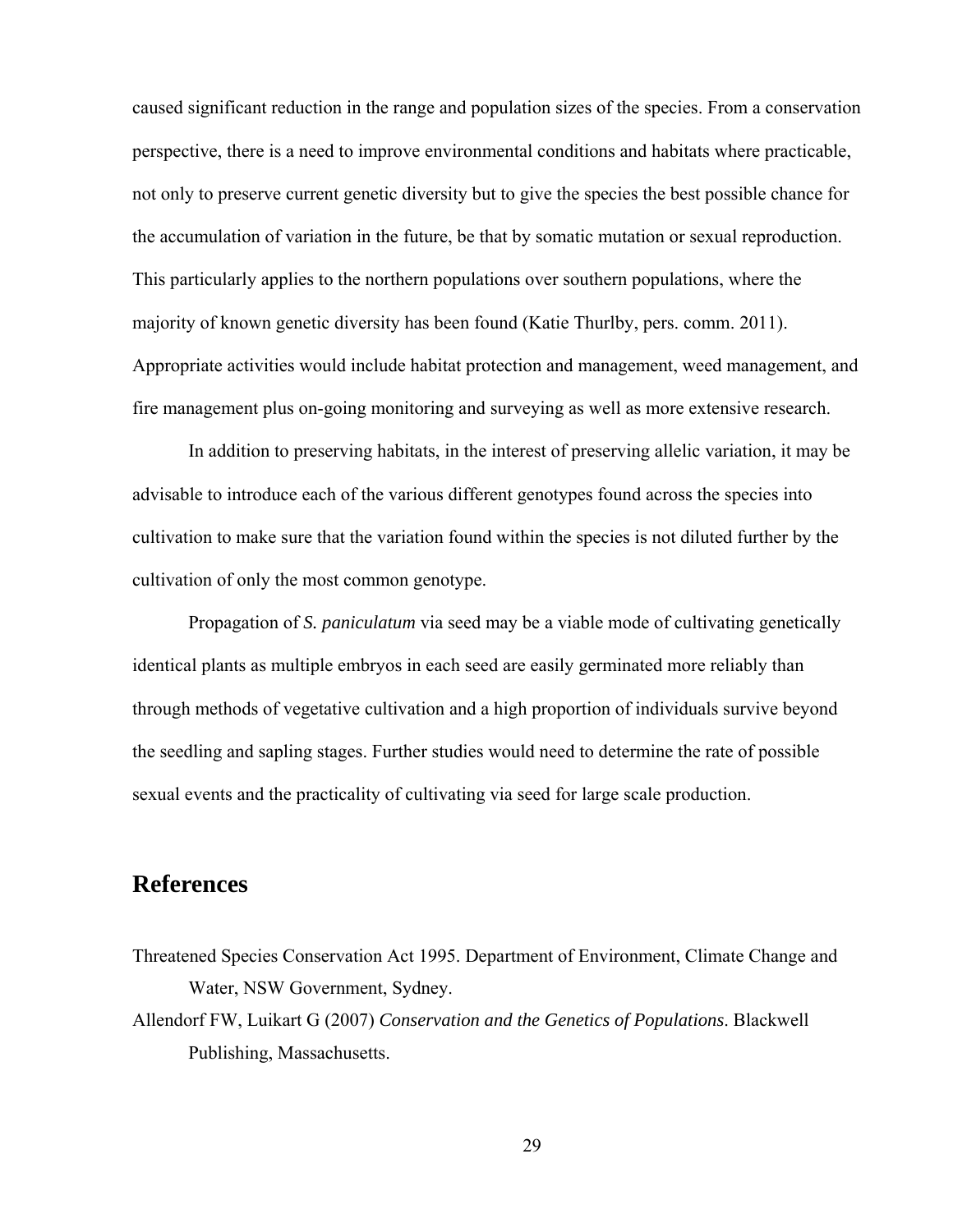Andrew RL, Miller JT, Peakall R, Crisp MD, Bayer RJ (2003) Genetic, cytogenetic and morphological patterns in a mixed mulga populations: evidence for apomixis. *Australian Systematic Botany* **16**, 69-80.

Asker S, Jerling L (1992) *Apomixis in plants* CRC Press, Boca Raton, Florida.

- Bicknell R (1997) Isolation of a diploid, apomictic plant of *Hieracium aurantiacum*. *Sexual Plant Reproduction* **10**, 168-172.
- Bicknell RA, Koltunow AM (2004) Understanding Apomixis:Recent Advances and Remaining Conundrums. *The Plant Cell* **16**, S228-S245.
- Callaghan TV, Carlsson BA, Jonsdottir IS, Svensson BM, Jonasson S (1992) Clonal plants and environmental change: introduction to the proceedings and summary *Oikos* **63**, 341-347.
- Carman JG (1997) Asynchronous expression of duplicate genes in angiosperms may cause apomixis, bispory, tetraspory, and polyembryony. *Biological Journal of the Linnean Society* **61**, 51-94.
- Da Costa I, Forni-Martins E (2007) Karyotype analysis in South American species of Myrtaceae. *Botanical Journal of the Linnean Society* **155**, 571-580.
- Da Costa IR, Forni-Martins ER (2006) Chromosome studies in species of *Eugenia, Myrciaria* and *Plinia* (*Myrtaceae*) from south-eastern Brazil. *Australian Journal of Botany* **54**, 409- 415.
- Floyd A (1990) *Australian Rainforests in NSW* Surrey Beatty, Chipping Norton.
- Frankham R (1996) Relationship of Genetic Variation to Population Size in Wildlife. *Conservation Biology* **10**, 1500-1508.
- Frankham R (1999) Quantitative genetics in conservation biology. *Genetics Research* **74**, 237- 244.
- Gitzendanner M, Soltis P (2000) Patterns of genetic variation in rare and widespread plant congeners. *American Journal of Botany* **87**, 783.
- Jones AG, Small CM, Paczolt KA, Ratterman NL (2009) A practical guide to methods of parentage analysis. *Molecular Ecology Resources* **10**, 6-30.
- Leimu R, Mutikainen P, Koricheva J, Fischer M (2006) How general are positive relationships between plant population size, fitness and genetic variation? *Ecology* **94**, 942-952.
- Lesica P, Allendorf FW (1992) Are Small Populations of Plants Worth Preserving? *Conservation Biology* **6**, 135-139.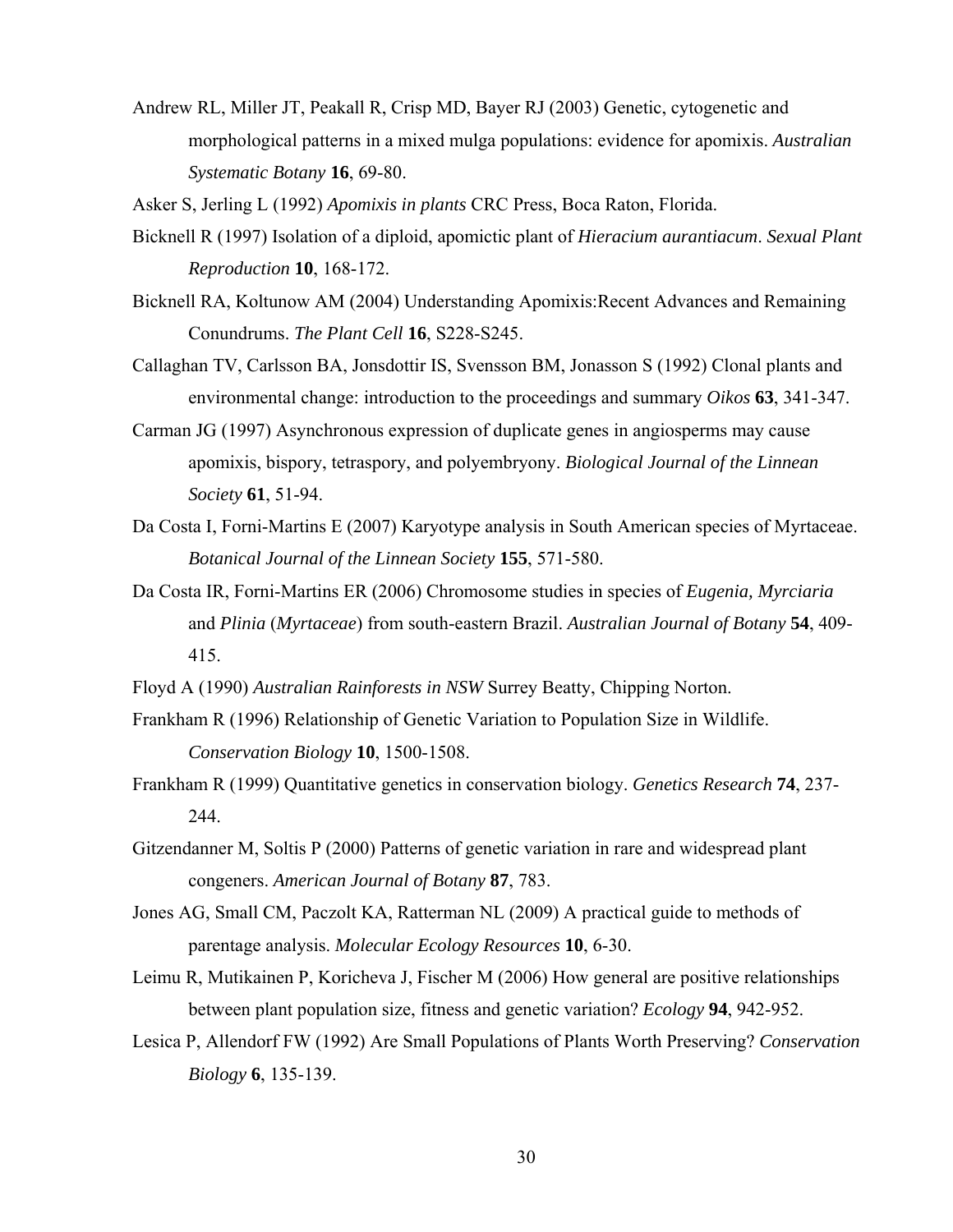- Lewis P, Crawford D (1995) Pleistocene refugium endemics exhibit greater allozymic diversity than widespread congeners in the genus *Polygonella* (Polygonaceae). *American Journal of Botany* **82**, 141-149.
- Lo EYY, Stefanovic S, Dickinson TA (2009) Population genetic structure of dipload sexual and polyploid apomictic hawthorns (*Crataegus*; Rosaceae) in the Pacific Northwest. *Molecular Ecology* **18**, 1145-1160.

Naumova T (1992) *Apomixis in angiosperms: nucellar and integumentary embryony* CRC.

- Nygren A (1948) Further studies in spontaneous and synthetic *Calamagrostis purpurea*. *Hereditas* **34**, 113–134.
- Oginuma K, Kato A, Tobe H, Mathenge SG, Juma FD (1993) Chromosomes of some woody plants in Kenya. *Acta Phytotaxonomica et Geobotanica* **44**, 53-58.
- Ozias-Askins P (2006) Apomixis: Developmental Characteristics and Genetics. *Critical Reviews in Plant Sciences* **25**, 199-214.
- Payne R (1991) New findings of the rare tree *Syzygium paniculatum* in the Wyong area, New South Wales. *Cunninghamia* **2**, 495-498.
- Peakall R, Smouse P (2005) GENALEX 6: genetic analysis in Excel. Population genetic software for teaching and research. *Molecular Ecology Notes* **6**, 288-295.
- Quarin C, Espinoza F, Martinez E, Pessino S, Bovo O (2001) A rise of ploidy level induces the expression of apomixis in Paspalum notatum. *Sexual Plant Reproduction* **13**, 243-249.
- Ranker T (1994) Evolution of high genetic variability in the rare Hawaiian fern *Adenophorus periens* and implications for conservation management. *Biological Conservation* **70**, 19- 24.
- Richards AJ (2003) Apomixis in Flowering Plants: An Overview. *Philosophical Transactions: Biological Sciences* **358**, 1085-1093.
- Roche D, Hanna W, Ozias-Akins P (2001) Is supernumerary chromatin involved in gametophytic apomixis of polyploid plants? *Sexual Plant Reproduction* **13**, 343-349.
- Rossetto M (2001) Sourcing of SSR markers from related plant species. *Plant genotyping: the DNA fingerprinting of plants*, 211–224.
- Roy SK (1953) Embryology of *Eugenia jambos* L. *Current Science* **8**, 249-250.
- Roy SK (1961) Embryology of *Eugenia fruticosa* L. *Proceedings of the National Academy of Sciences, India* **Section B 31**, 80-87.